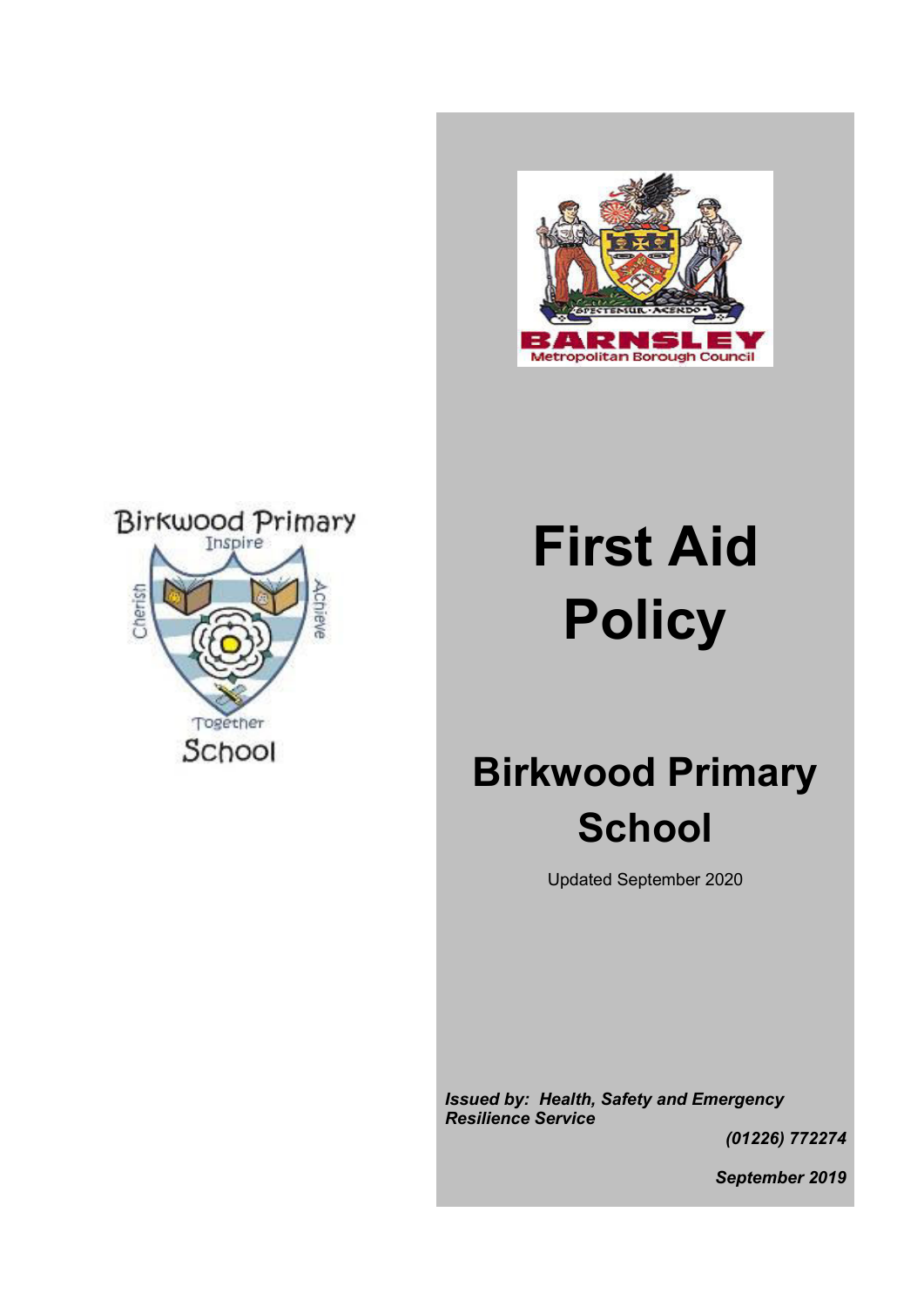| <b>Barnsley Metropolitan Borough Council</b>             | Page 2 of 25       |
|----------------------------------------------------------|--------------------|
| <b>Health, Safety &amp; Emergency Resilience Service</b> | Issue Number: 1    |
| <b>Schools Safety Management System</b>                  | Revision Number: 0 |
| <b>First Aid Policy</b>                                  | September 2019     |

## **CONTENTS**

| <b>Section 1</b>  | <b>General Policy Statement</b>                    | Page<br>3 |
|-------------------|----------------------------------------------------|-----------|
|                   |                                                    |           |
| <b>Section 2</b>  | <b>Statement of First Aid Organisation</b>         | 4         |
|                   |                                                    |           |
| <b>Section 3</b>  | <b>Arrangements for First Aid</b>                  | 6         |
|                   | 3.1<br><b>Materials, equipment and facilities</b>  | 6         |
|                   | 3.2<br>Appointment of first aid personnel          | 7         |
|                   | 3.3<br>Information on first aid arrangements       | 10        |
|                   | 3.4<br><b>Assessment of first aid requirements</b> | 10        |
|                   | 3.5<br><b>Payment for First Aiders</b>             | 10        |
|                   | 3.6<br><b>Record Keeping</b>                       | 11        |
| <b>Section 4</b>  | <b>Accident Reporting</b>                          | 11        |
|                   |                                                    |           |
| <b>Section 5</b>  | <b>Pupil Accidents Involving Head Trauma</b>       | 11        |
|                   |                                                    |           |
| <b>Section 6</b>  | <b>Transport to Hospital or Home</b>               | 12        |
| <b>Section 7</b>  | <b>Associated Advice</b>                           | 12        |
|                   |                                                    |           |
| <b>Section 8</b>  | <b>Provision Away from the School</b>              | 15        |
|                   |                                                    |           |
| <b>Section 9</b>  | <b>Approval</b>                                    | 17        |
|                   |                                                    |           |
| <b>Appendix 1</b> | <b>School First Aid Risk Assessment</b>            | 18        |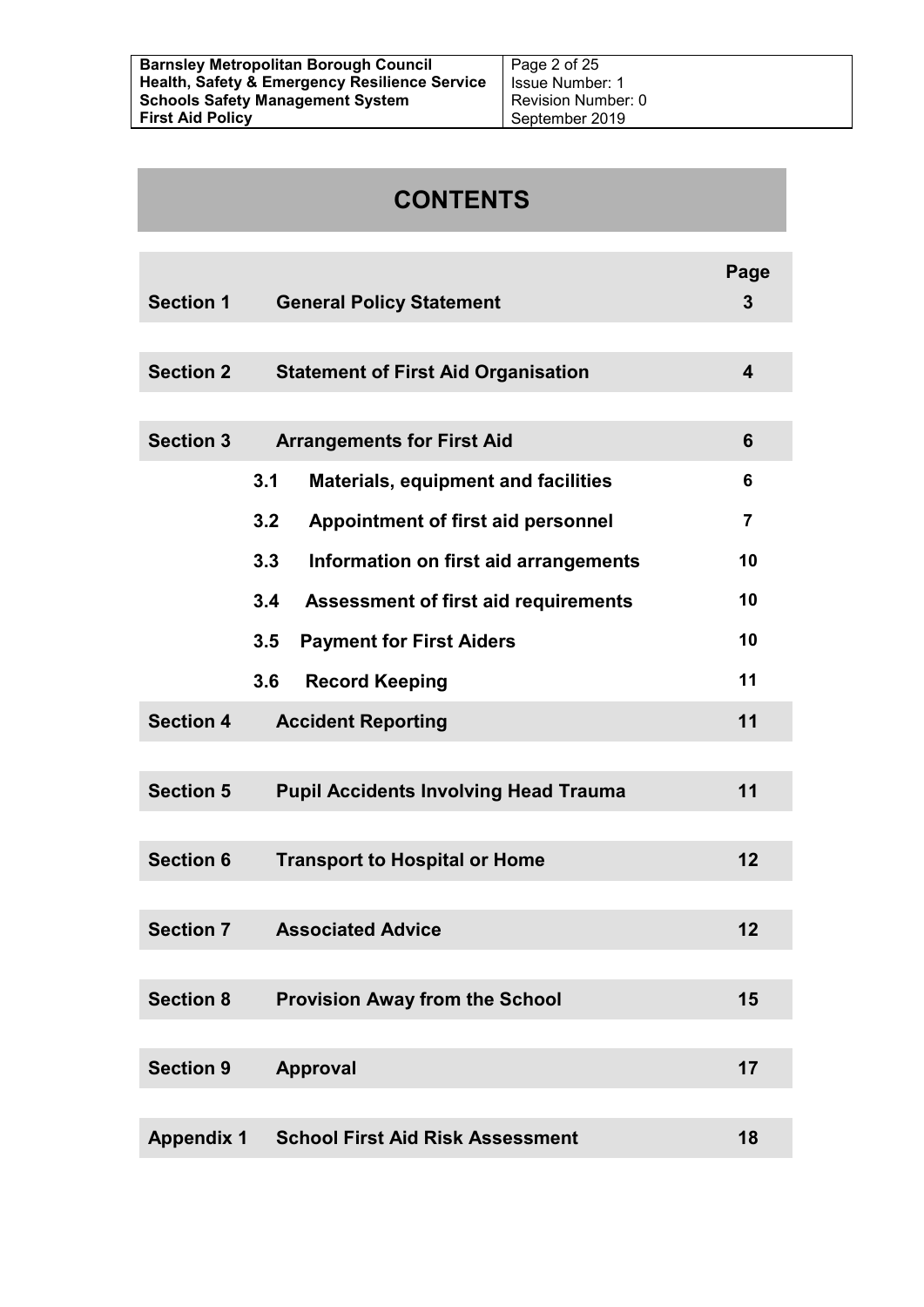Page 3 of 25 Issue Number: 1 Revision Number: 0 September 2019

## **SECTION 1 General Policy Statement**

The Governors and Headteacher of Birkwood Primary School accept their responsibility under the Health and Safety (First Aid) Regulations 1981(as amended) and acknowledge the importance of providing first aid for employees, children and visitors within the School.

The Governors are committed to the Authority's procedure for reporting accidents and recognise their statutory duty to comply with the Reporting of Injuries, Diseases and Dangerous Occurrences Regulations 2013.

The provision of first aid in the school will be in accordance with the Schools Health and Safety Standard for Accidents and Incidents (Adverse Events).

The aim of first aid is to reduce the effects of injury or illness occurring at work. Sufficient first aid personnel and facilities will be available to:

- (i) give immediate assistance to casualties with both common injuries or illness which are likely to arise from specific hazards at work;
- (ii) summon an ambulance or other professional help.

The minimum first aid provision in this school will be:

- (i) a suitability stocked first aid container;
- (ii) an appointed person to take charge of first aid arrangements;
- (iii) information for employees on first aid arrangements;
- (iv) a procedure for managing accidents.

Additional first aid provision will be determined using the first aid risk assessment attached to this document.

This policy will be reviewed annually and the Corporate Health, Safety and Emergency Resilience Service will be contacted for advice on recommendations for improvement.

| Signed  |                                     |
|---------|-------------------------------------|
|         | (Headteacher)                       |
| Date:   |                                     |
| Signed: | (Chairperson of the Governing Body) |
| Date:   |                                     |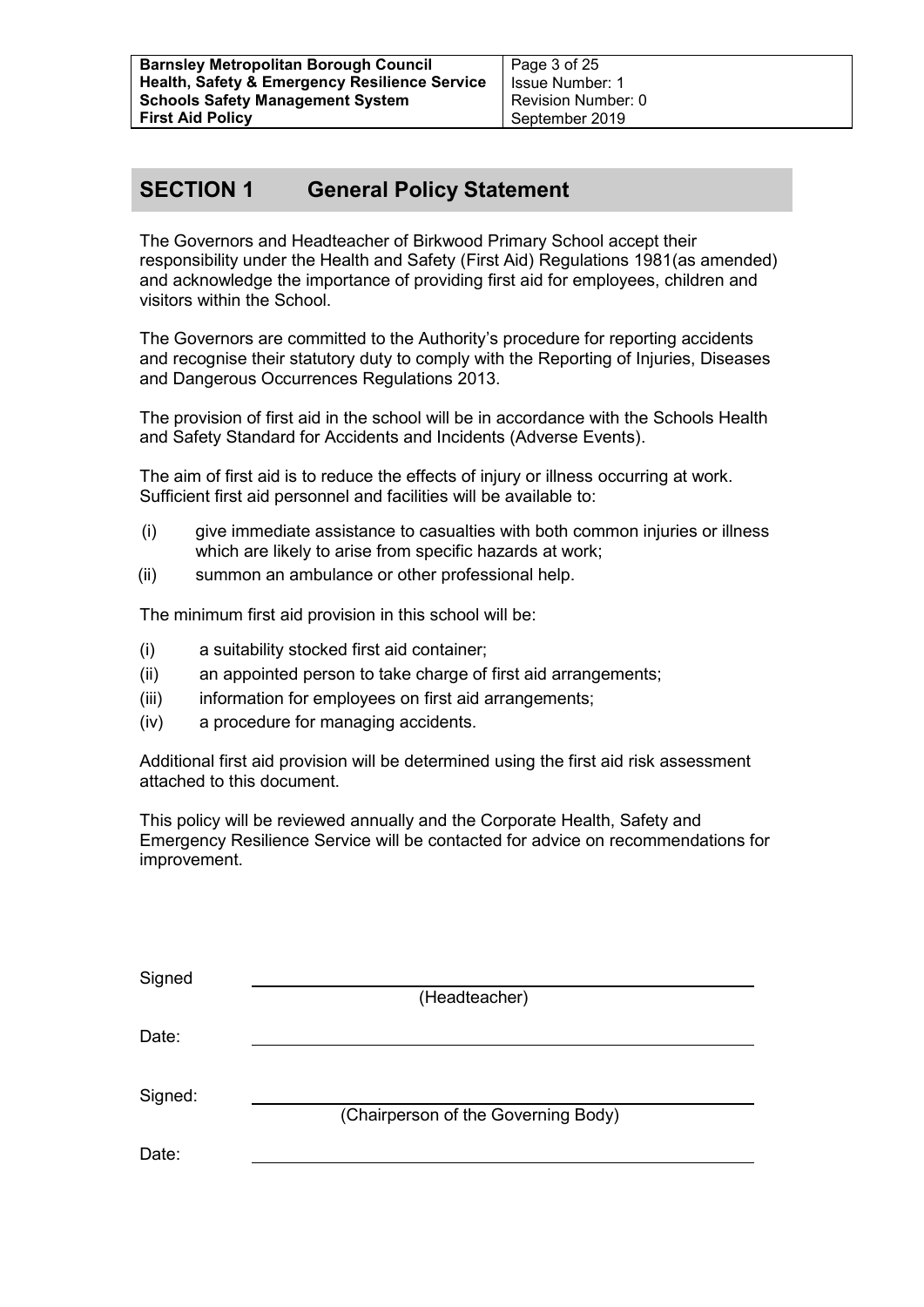## **SECTION 2 Statement of First Aid Organisation**

The School's arrangements for carrying out the policy extends to the governing body, the employer and the employees and are detailed below:

#### **(a) The Employer**

Health and safety legislation places duties on employers for the health and safety of their employees and anyone else on their premises. In schools this includes responsibility for the Headteacher and teachers, non-teaching staff, pupils and visitors (including contractors). Who the employer is depends on the type of school;

- community and voluntary controlled schools and special schools it is the local education authority;
- voluntary aided schools it is the governing body of the school.

The employer is responsible, under the Health and Safety at Work Act 1974 (HSWA), for making sure that a school has a health and safety policy. This should include arrangements for first aid, based on a risk assessment of the school, and should cover:

- number of First Aiders/Emergency First Aiders/Appointed persons;
- numbers and locations of first aid containers;
- arrangements for off-site activities/trips;
- out of school hours arrangements e.g. school sports matches, parents evening.

Additionally the employer should ensure that:

- (i) a risk/needs assessment of the first aid requirements of the school is undertaken and the finding acted upon.
- (ii) the school premises and vehicles are equipped with apparatus and materials to carry out first aid treatment.
- (iii) arrangements are made to provide appropriate training, including any additional special training, to employees, records are maintained of that training and reviewed annually.
- (iv) a procedure for managing accidents in school which require first aid treatment is established.
- (v) employees are provided with information regarding the arrangements for first aid.
- (vi) all occasions when first aid is administered to employees, pupils and visitors are recorded.
- (vii) all accidents are reported, recorded and are investigated appropriately

If the school leases/rents out the hall or other parts of the premises to third parties out of hours, the letting agreement should state whether or not any first aid provision will be made.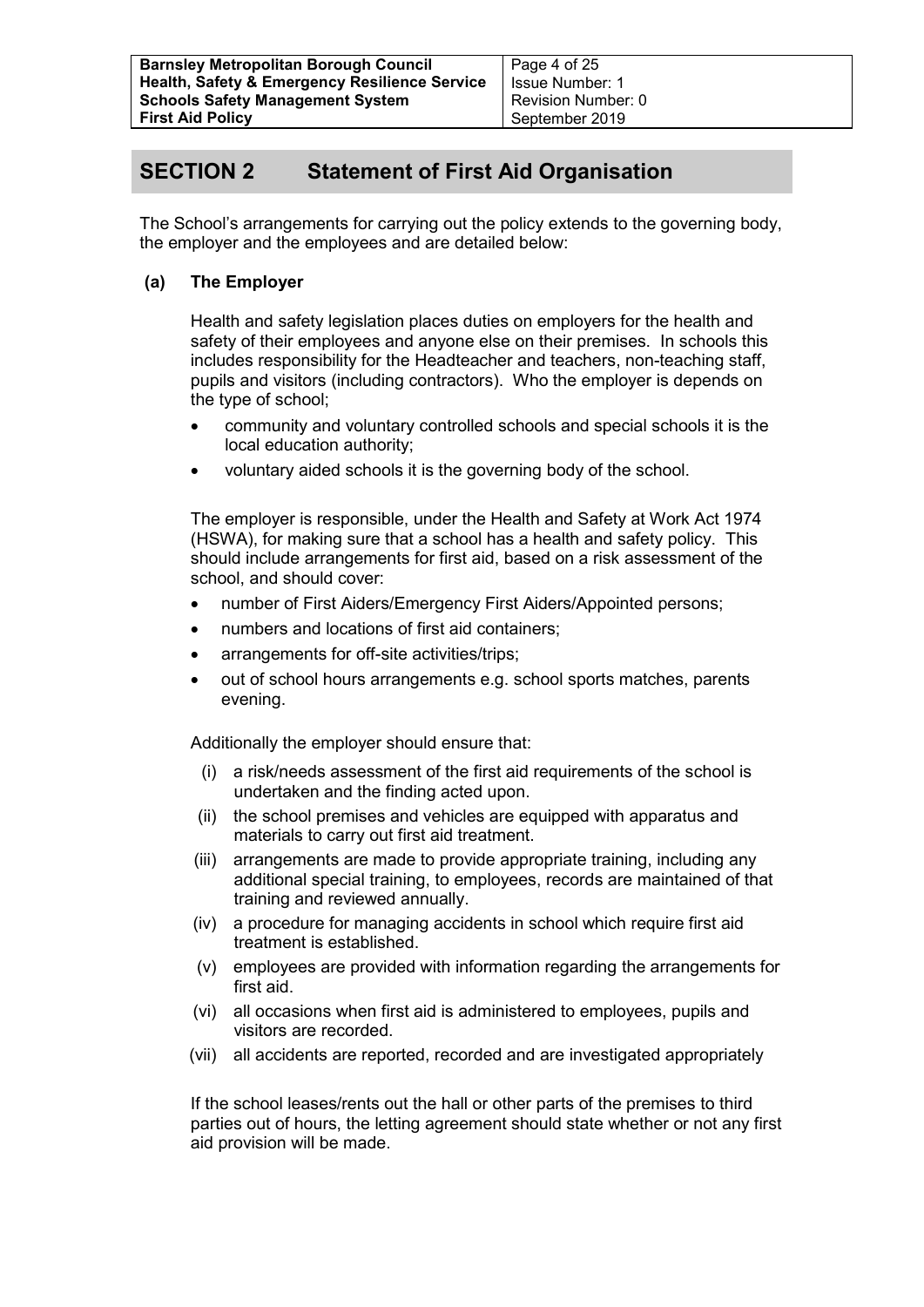#### **(b) The Governing Body**

The governing body of a school are required to:

- (i) have a First Aid Policy;
- (ii) review the policy annually;
- (iii) ensure that the Headteacher has the resources to implement the policy;
- (iv) monitor the implementation of the policy.

Additionally, the Governing Body accept their responsibilities towards nonemployees. In order to provide first aid for pupils and visitors, the Governing Body will undertake a needs assessment to determine, in addition to the Appointed Person, how many persons with a First Aid at Work/Emergency First Aid at Work certificate of competence are required.

#### **(c) Employees**

All employees are required to:

- (i) Comply with their employers arrangements for first aid
- (ii) Report any adverse events which could give rise to or have resulted in an accident

Teachers' conditions of employment do not include giving first aid, although any member of staff may volunteer to undertake these tasks. Teachers and other staff in charge of pupils are expected to use their best endeavours at all times, particularly in emergencies, to secure the welfare of the pupils at the school in the same way that parents might be expected to act towards their children. In general, the consequences of taking no action are likely to be more serious than those of trying to assist in an emergency.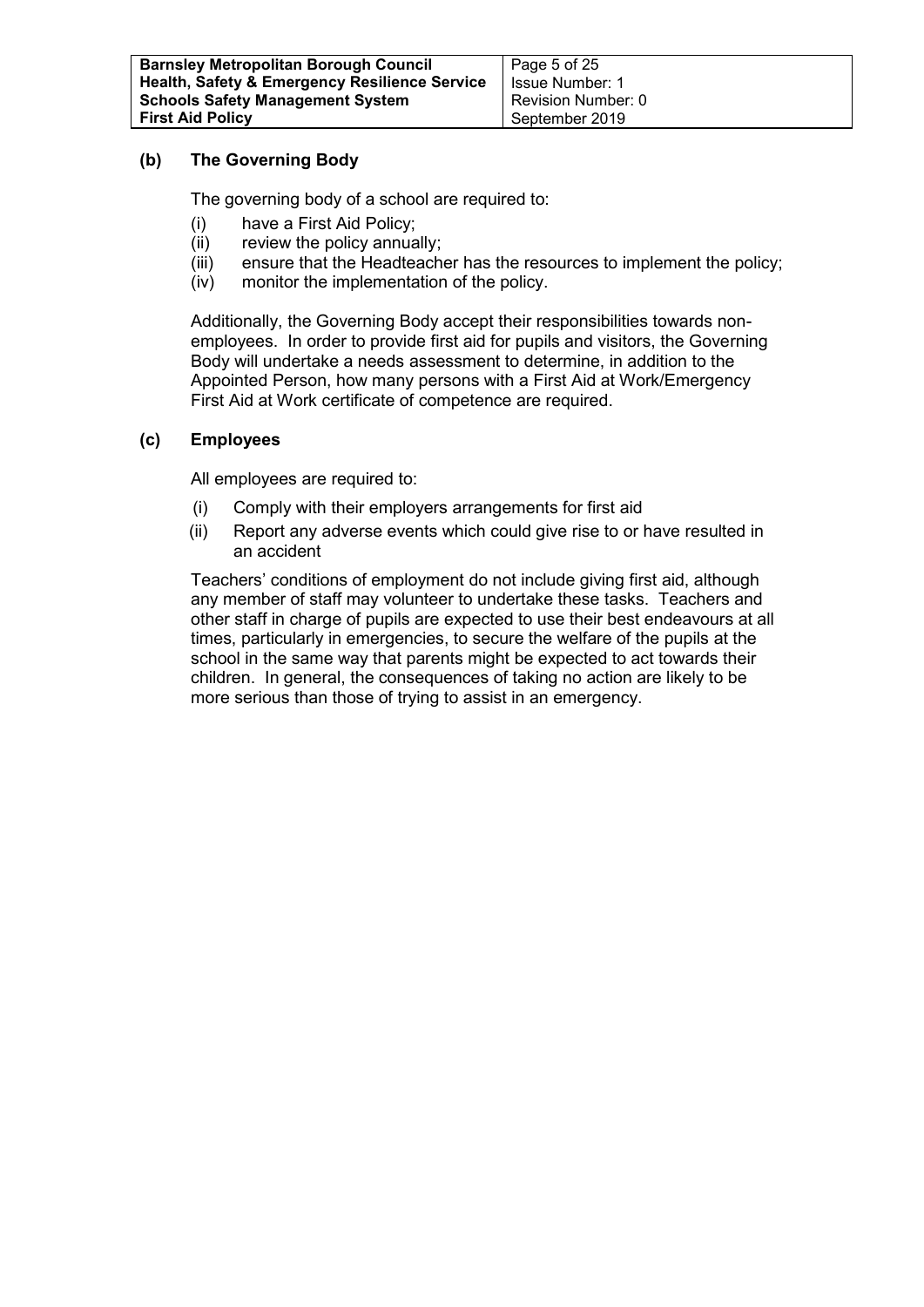### **SECTION 3 Arrangements for First Aid**

#### **3.1 Materials, equipment and facilities**

The School will, as a minimum, provide materials, equipment and facilities as set out below. This may need to be supplemented with additional materials or equipment dependant on the findings of the needs assessment.

#### **(a) First Aid Containers**

Every school must provide at least one full stocked first aid container for each site. Additional first aid containers will be needed for split-sites/levels, remote sports fields or playgrounds, any other high-risk areas and any off-site activities. As a minimum First Aid containers will contain the following items:

| ITEM                                                                                                                                                 | <b>FIRST AID</b><br><b>BOXES</b> | <b>TRAVELLING</b><br><b>FIRST AID KITS</b> |
|------------------------------------------------------------------------------------------------------------------------------------------------------|----------------------------------|--------------------------------------------|
| Guidance leaflet on giving general guidance on first<br>aid                                                                                          |                                  |                                            |
| Individually wrapped sterile plasters (assorted sizes),<br>appropriate to the type of work (hypoallergenic<br>plasters can be provided if necessary) | 20                               | 6                                          |
| Sterile eye pads                                                                                                                                     | $\overline{2}$                   |                                            |
| Individually wrapped triangular bandages, preferably                                                                                                 |                                  |                                            |
| sterile                                                                                                                                              | 2                                | 2                                          |
| Safety pins                                                                                                                                          | 6                                | 2                                          |
| Medium sized individually wrapped sterile un-                                                                                                        |                                  |                                            |
| medicated wound dressings (approx. 12cm x 12cm)                                                                                                      | 6                                |                                            |
| Large sterile individually wrapped un-medicated                                                                                                      |                                  |                                            |
| wound dressings (approx 18cm x 18cm)                                                                                                                 | $\overline{2}$                   |                                            |
| Individually wrapped sterile wet wipes                                                                                                               |                                  | Small packet                               |
| Disposable gloves for wear by any personnel handling                                                                                                 |                                  |                                            |
| blood, vomit, excreta, etc.                                                                                                                          | Min 3 pairs                      | 2 pairs                                    |

This first aid container shall be:

- maintained in a good condition free from damp and dust;
- suitable for the purpose of keeping the items referred to above in good condition;
- readily available for use; and
- prominently marked as a first aid container white cross on a green background

In addition to the items set out for the first aid box in school the following items will be provided:

- (i) Disposable drying materials.
- (ii) Plastic bowls one for cleaning wounds and one for cleaning vomit, excreta, etc.
- (iii) Disinfectant/household bleach or similarly effective solution one part to ten parts water for cleaning sinks and bowls and soiled surfaces.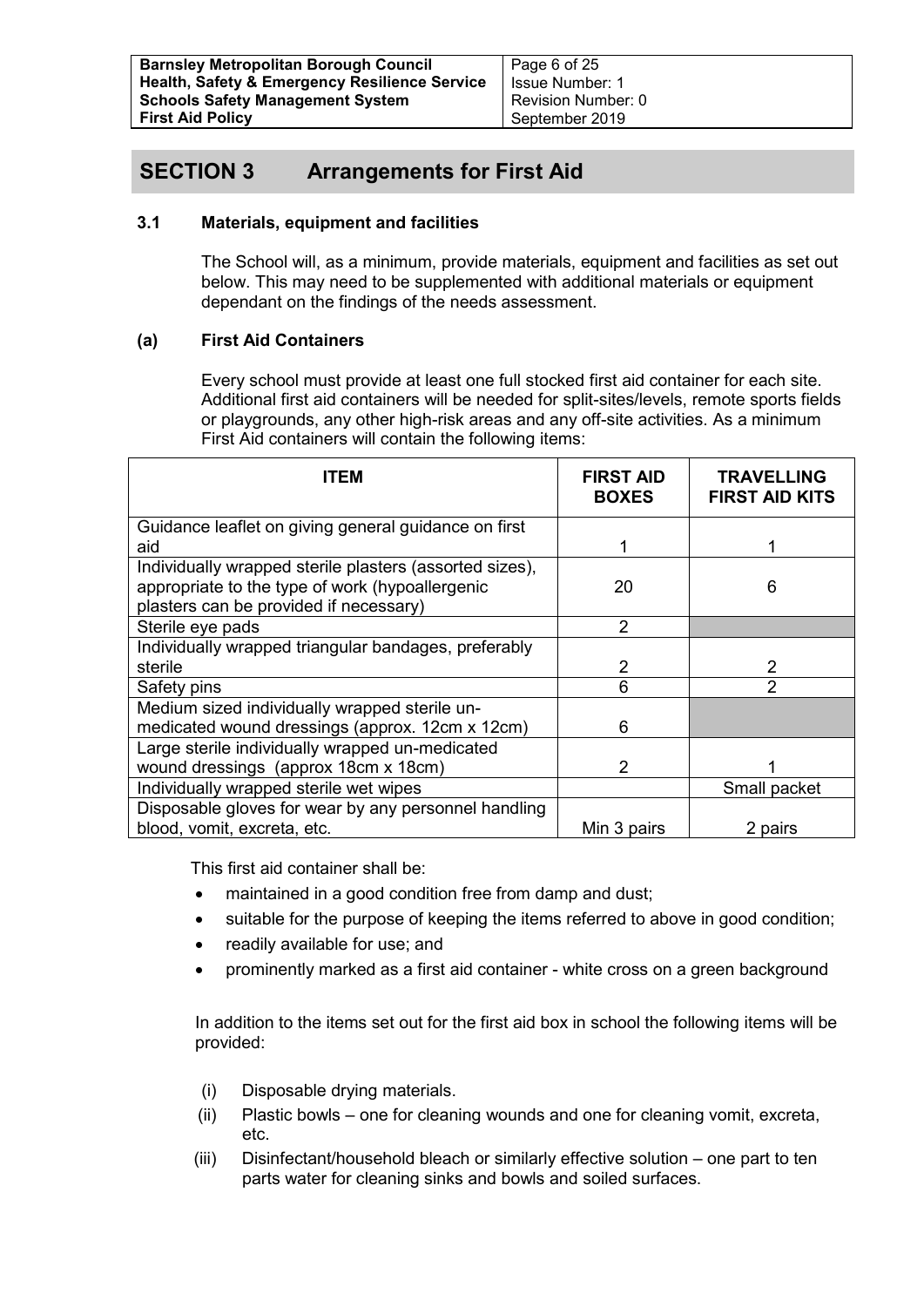| <b>Barnsley Metropolitan Borough Council</b>             | Page 7 of 25       |
|----------------------------------------------------------|--------------------|
| <b>Health, Safety &amp; Emergency Resilience Service</b> | Issue Number: 1    |
| <b>Schools Safety Management System</b>                  | Revision Number: 0 |
| <b>First Aid Policy</b>                                  | September 2019     |

- (iv) Yellow biohazard bags for disposing of clinical waste (see section 7b).
- (v) A small supply of paracetamol is recommended for dysmenorrhoea (period pains). These must be securely kept separate to the first aid box and issued to pupils as appropriate and necessary by a person designated by the Headteacher. Records must be kept of all paracetamol issued (how many tablets, to whom, when and why).

#### *Items in (iii), (iv) and (v) above will be secured from access by children.*

For guidance on the first aid requirements for mini-buses, see the separate minibus guidance document.

The availability and contents of the first aid box(es) and other medical supplies will be checked on a regular basis by a designated First Aider/Appointed Person. They will also be responsible for all record keeping including:

- keeping first aid signage up to date,
- maintaining an inventory of the location of first aid boxes/supplies,
- recording when first aid boxes were checked for sufficient and in-date supplies,
- ensuring that first aiders are still qualified to carry out their duties and certificates are in-date.

#### **(b) Medical Room**

In compliance with The Education (School Premises) Regulations in force at the time the Governing Body will ensure that a room will be made available for medical treatment. This facility will contain the following and be readily available for use:

- sink with running hot and cold water;
- drinking water (if not available on mains tap) and disposable cups;
- paper towels;
- smooth-topped working surfaces;
- a range of first aid equipment (at least to the standard required in first aid boxes) and proper storage;
- chair;
- a couch or bed (with waterproof cover protection), clean pillows and blankets;
- soap:
- clean protective garments for first aiders;
- suitable refuse container (foot operated) lined with a clinical waste bag;
- an appropriate record-keeping facility;
- a means of communication, e.g. telephone.

#### **3 .2 Appointment of First Aid Personnel**

The appointment of first aiders within the School will be calculated in accordance with the first aid risk assessment provided at appendix 1.

Unless first aid cover is part of a staff member's contract of employment, those who agree to become First Aiders do so on a voluntary basis.

In determining who should be trained in first aid the Headteacher will consider each individual against the following criteria: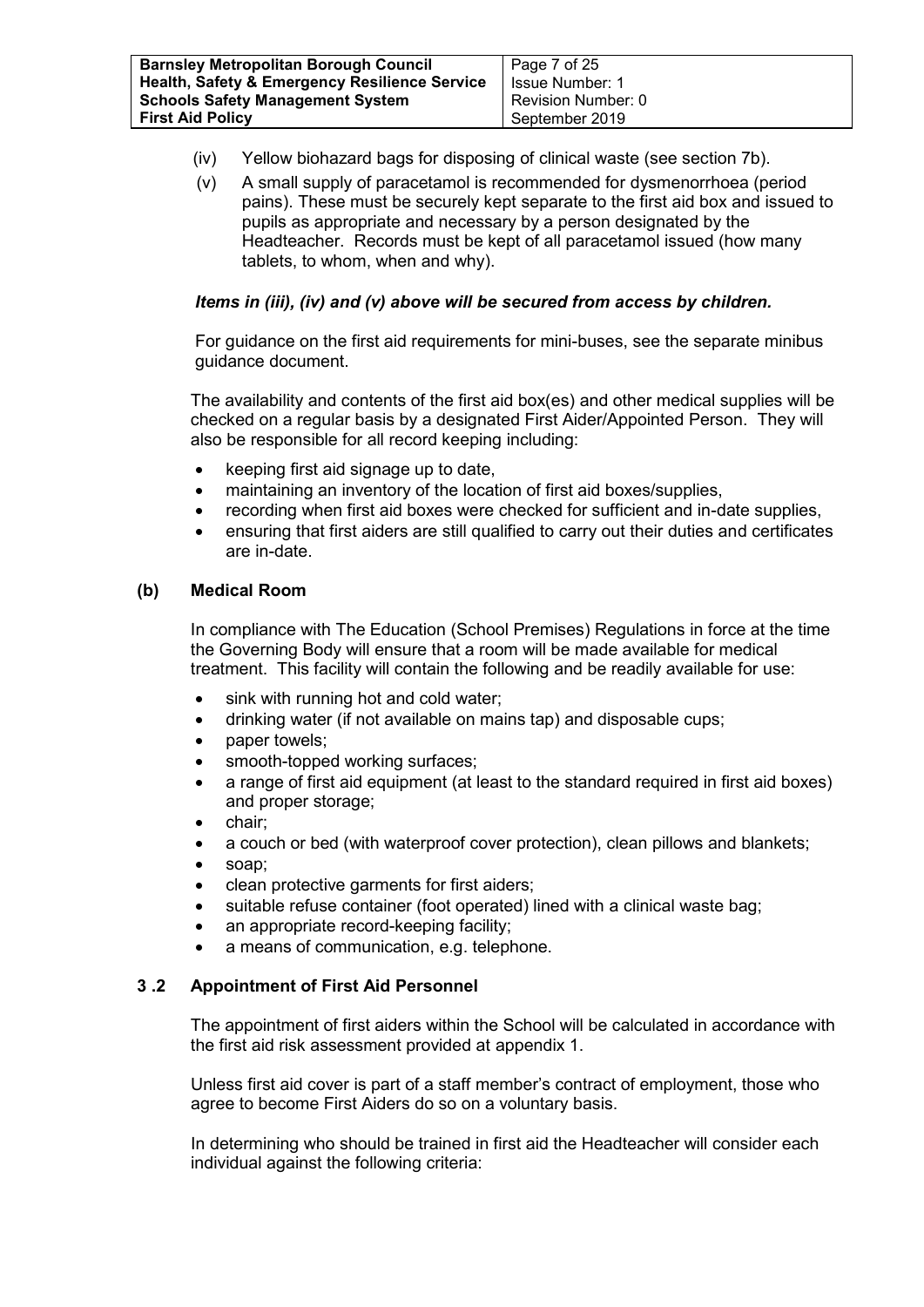| <b>Barnsley Metropolitan Borough Council</b>             | Page 8 of 25       |
|----------------------------------------------------------|--------------------|
| <b>Health, Safety &amp; Emergency Resilience Service</b> | Issue Number: 1    |
| <b>Schools Safety Management System</b>                  | Revision Number: 0 |
| <b>First Aid Policy</b>                                  | September 2019     |

- reliability and communication skills;
- aptitude and ability to absorb new knowledge and learn new skills;
- ability to cope with stressful and physically demanding emergency procedures;
- ability to leave normal duties to go immediately to an emergency.

#### **(a) Appointed Persons**

The Headteacher will appoint a member of staff to be the Appointed Person. The duties of the Appointed Person are to:

- look after the first aid equipment e.g. restocking the first aid container;
- ensure that an ambulance or other professional medical help is summoned when appropriate.

Appointed persons are not First Aiders. They should *not give* first aid treatment. However it is good practice to ensure that appointed persons have emergency first aid training (EFAW) and refresher training as appropriate.

#### **(b) First Aid at Work Certificate (FAW)**

This qualification is obtained through an approved course which reflects the standards set by Health and Safety Executive (HSE). FAW training courses involve at least 18 hours of training and are run over a minimum of three days and involve the attendee successfully completing an assessment. Holders of this qualification are normally referred to as First Aiders. At school the main duties of a First Aider are to:

- give immediate help to casualties with common injuries or illness and those arising from specific hazards at school;
- ensure that an ambulance or other professional medical help is called if it is deemed necessary.

The role of the qualified First Aider includes the treatment of any person on the school site/premises whether or not they are an employee, pupil, contractor or member of the public.

Additional training as identified by the needs assessment e.g. paediatric first aid, administration of epi-pens, may be required

#### **(c) Emergency First Aid at Work (EFAW)**

Emergency First Aid at Work is a one day course which provides basic life saving first aid and guidance on workplace health and safety regulations obtained through an approved course which reflects the standards set by Health and Safety Executive (HSE). The course is ideal for smaller workplaces which present few health and safety risks.

#### *NOTE*

*i) Other appropriate training identified should have a duration that relates to the*

*relevant syllabus content (as compared with FAW/ EFAW)*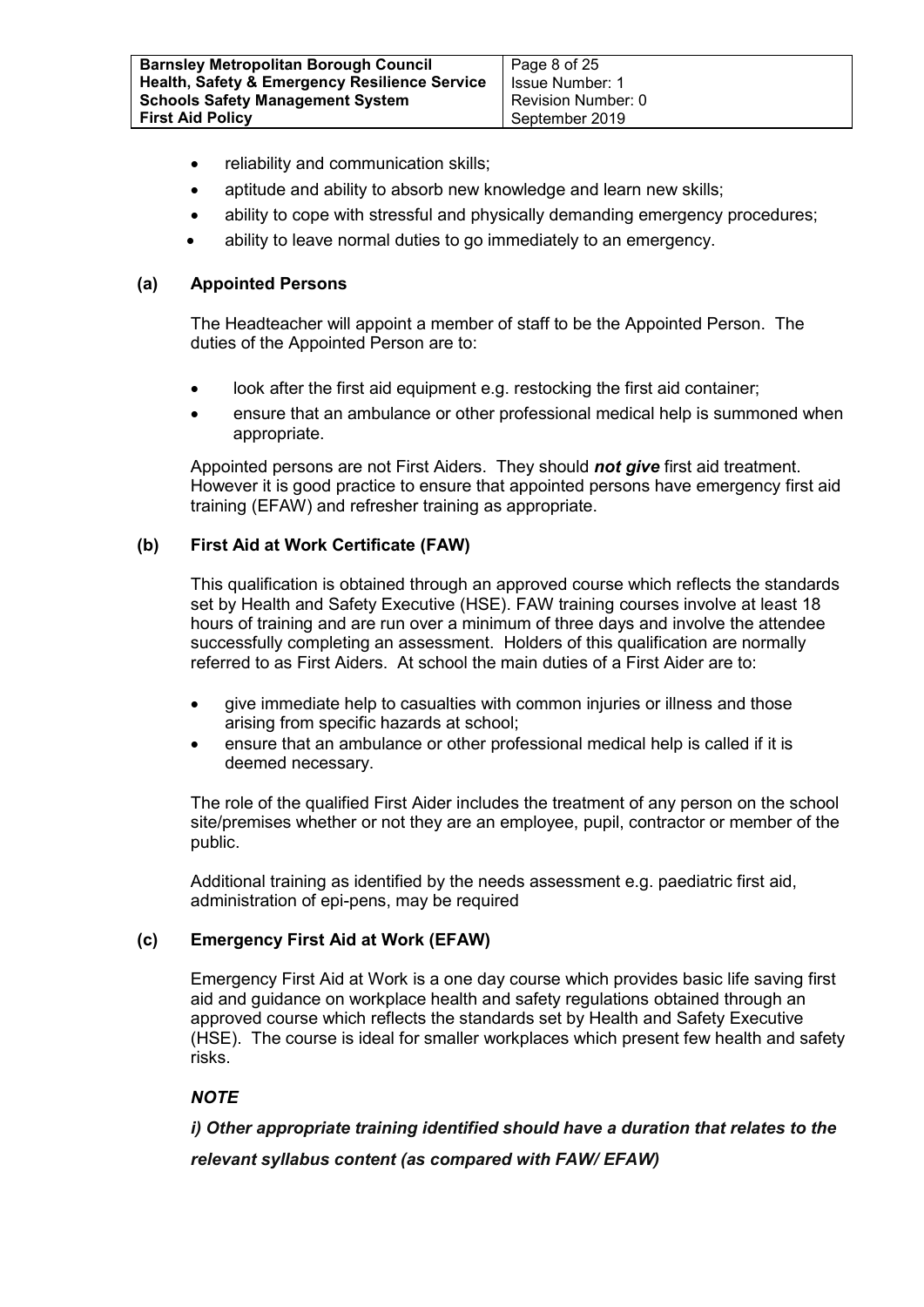#### **(d) Paediatric First Aid**

In addition to the first aid personnel requirements identified above, services and organisations which care for 0 to 5 year olds must have at least one first aider on the premises who has completed a specific course in paediatric first aid. To ensure there is adequate cover for absences and off site visits it is recommended that this cover is increased to at least two qualified people.

Persons who are in receipt of the First Aid at Work qualification may also attend paediatric first aid training and thereby hold both qualifications. However, it is not a requirement for a person attending the Paediatric First Aid Course to already hold the First Aid at Work qualification.

#### **(e) Matrons and School Nurses**

For a person to be designated the appointment of matron or school nurse, that person must either be an:

- Enrolled Nurse or
- Registered Nurse

The regulations relating to First Aid at Work Certificates applies, in that those employees need to undertake refresher training in order for their qualification in First Aid at Work to be valid.

Where a nurse is based at the Special School, but not employed by the Education Authority, it is the responsibility of that nurse to consult their employer regarding the validity of their qualification for administering first aid under the Regulations.

#### **(f) Rescue and Emergency Care**

There are other HSE recognised first aid qualifications which are specialised for particular circumstances. Many of these are designed for use where access to medical emergency services are limited and where the welfare of the injured may depend on immediate treatment.

These are particularly useful for off-site visits and most outdoor activity qualifications are only valid with up to date specific first aid qualifications.

They are normally gained through intensive 2 or 3 day practical courses and are renewable every 3 years.

Information on these courses can be obtained through the Outdoor Activity Specialist.

#### **(g) General Points**

**(i)** Certificates for the purposes of first aid at work last for three years. Before their certificates expire, first-aiders will need to undertake a requalification course as appropriate, to obtain another three-year certificate. Once certificates have expired the first aider is no longer considered to be competent to act as a workplace first aider*.*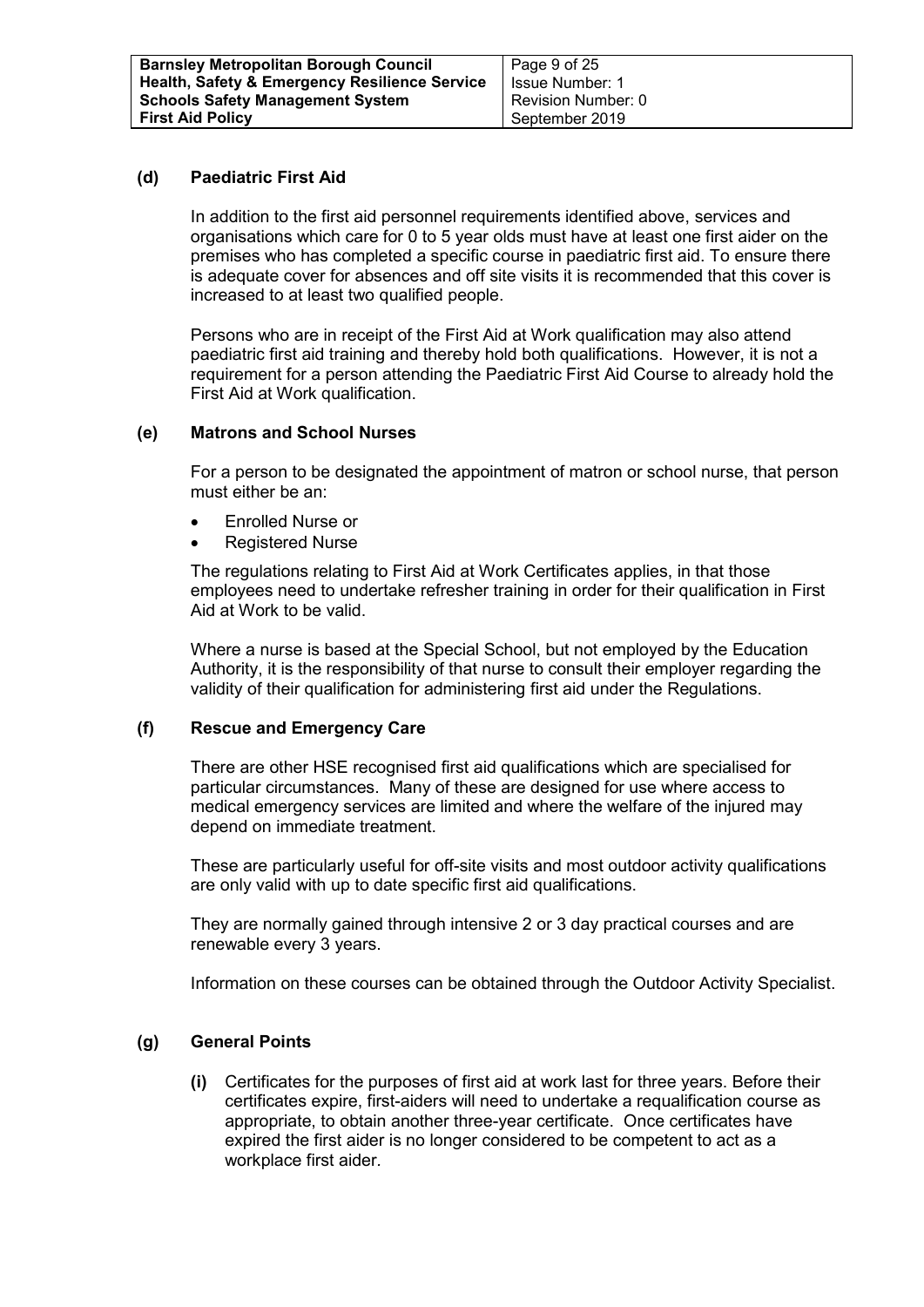| <b>Barnsley Metropolitan Borough Council</b>             | Page 10 of 25      |
|----------------------------------------------------------|--------------------|
| <b>Health, Safety &amp; Emergency Resilience Service</b> | Issue Number: 1    |
| <b>Schools Safety Management System</b>                  | Revision Number: 0 |
| <b>First Aid Policy</b>                                  | September 2019     |

(ii) Records of First Aiders certification dates and dates of additional specific or refresher training should be kept in a file within the school.

#### **3.3 Information on First Aid arrangements**

The Headteacher will inform all employees at the School of the following:

- the arrangements for recording and reporting accidents;
- the arrangements for first aid;
- those employees with qualifications in first aid;
- the location of first aid boxes.

In addition the Headteacher will ensure that signs are displayed throughout the School providing the following information:

- names of employees with first aid qualifications
- location of first aid boxes.

All members of staff will be made aware of the School's First Aid Policy.

#### **3.4 Assessment of First Aid Requirements**

The minimum number or basic level of first aid provision is calculated using a risk assessment (see appendix 1), taking into account factors such as:

- staff and/or pupils with disabilities or special health needs;
- age range of the pupils;
- activities undertaken during school session times;
- materials and equipment to which children have access;
- number of pupils on site;
- the number of buildings on the school site.

However, schools must give additional consideration to the following factors when determining the level of provision:

- the arrangements when a qualified first aider is not on site due to absence/training;
- the design/layout of the site/premises is such that staff who are trained in emergency first aid should be readily available.
- first aid requirements for school visits and journeys, break and lunchtimes

Therefore, there will often be more first aiders than are required by the risk assessment.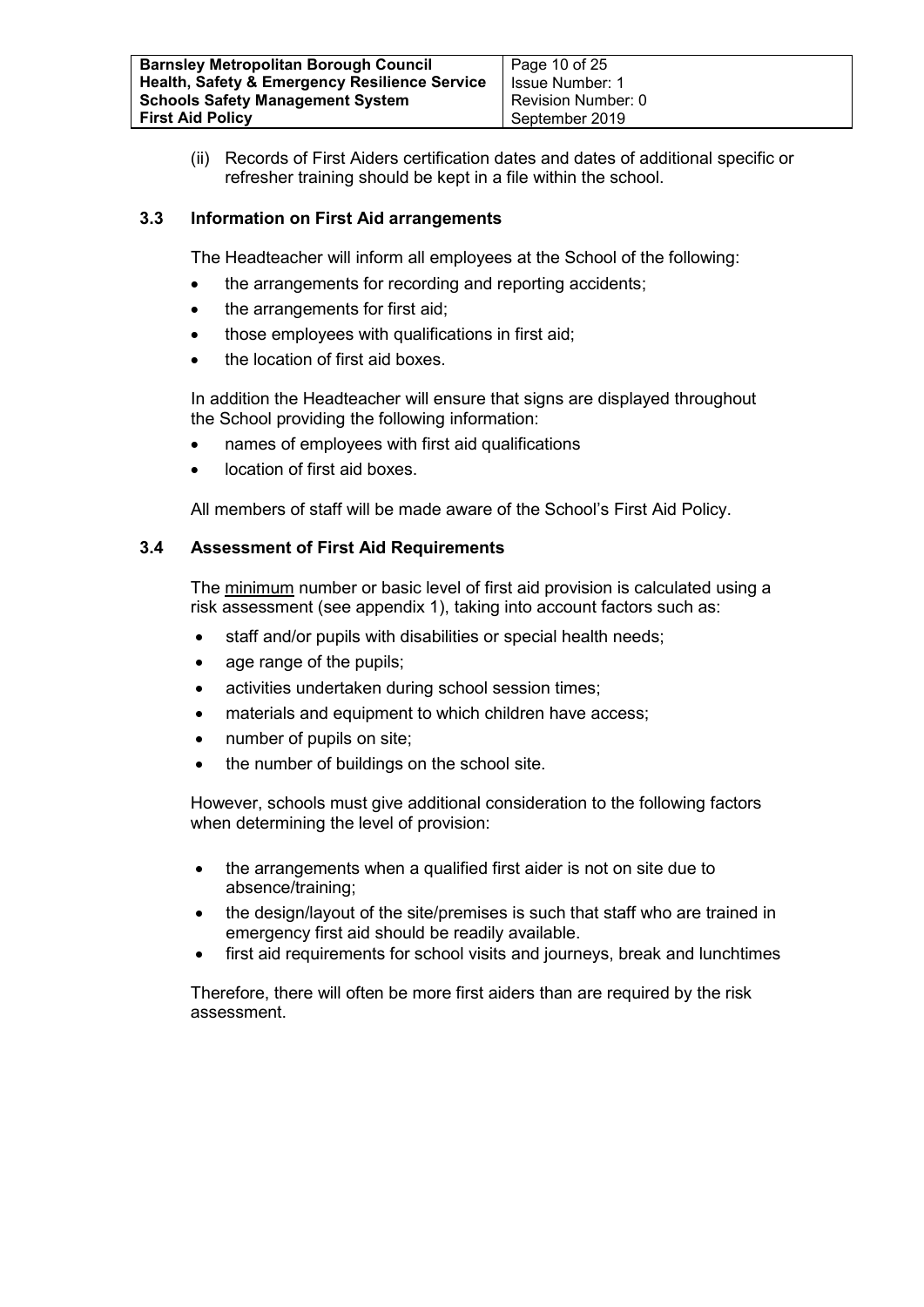#### **3.5 Payment for First Aiders**

In order to receive payment for first aid duties you need to:

- 1. Hold a current/valid First Aid at Work certificate, and;
- 2. Be one of the designated First Aiders/Appointed Persons detailed on the first aid risk assessment for your premises, and;
- 3. Be designated as a First Aider/Appointed Person on SAP/ your payroll providers payment system (subjects to points 1 and 2, your manager will need to submit a variation to contract to BSS to achieve this)

#### **3.6 Record Keeping**

Schools are to keep a record of all First Aid training.

## **SECTION 4 Accident Reporting**

The Governing Body will implement the Council's Procedures for reporting:

- (a) all accidents to employees;
- (b) all incidents of violence and aggression.

The Governing Body is aware of its statutory duty under The Reporting of Injuries, Diseases and Dangerous Occurrences Regulations 1995 (RIDDOR) as amended in respect of reporting the following to the Health and Safety Executive as it applies to employees.

Detailed guidance on the reporting of accidents can be found in the Accidents and Incidents Management Standard.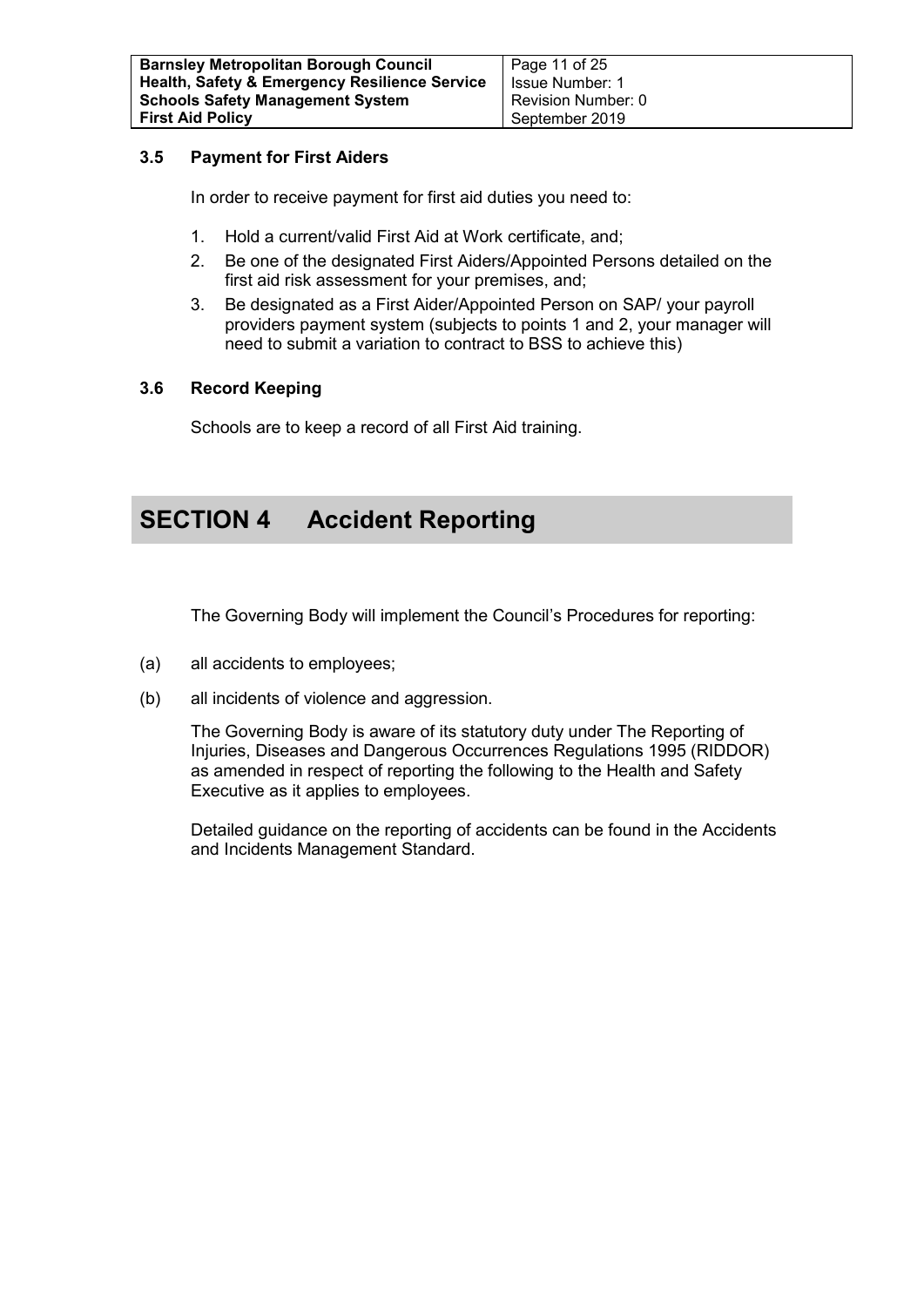## **SECTION 5 Pupil accidents involving Head Trauma**

The Governing Body recognise that accidents involving the pupil's head can be problematic because the injury may not be evident (e.g. internal) and the effects only become noticeable after a period of time.

- (a) In accordance with the Health and Safety Management Standard for Accidents and Incidents (Adverse Events), where a pupil receives a blow to the head as a result of an accident Form RH1 – bump note will be completed.
- (b) Where emergency treatment is not required the Form RH1 Bump Note , found in the Schools Management Standard for Accidents and Incidents (Adverse Events) will be sent to the parents as the reverse side of the letter informing them of the accident to their child.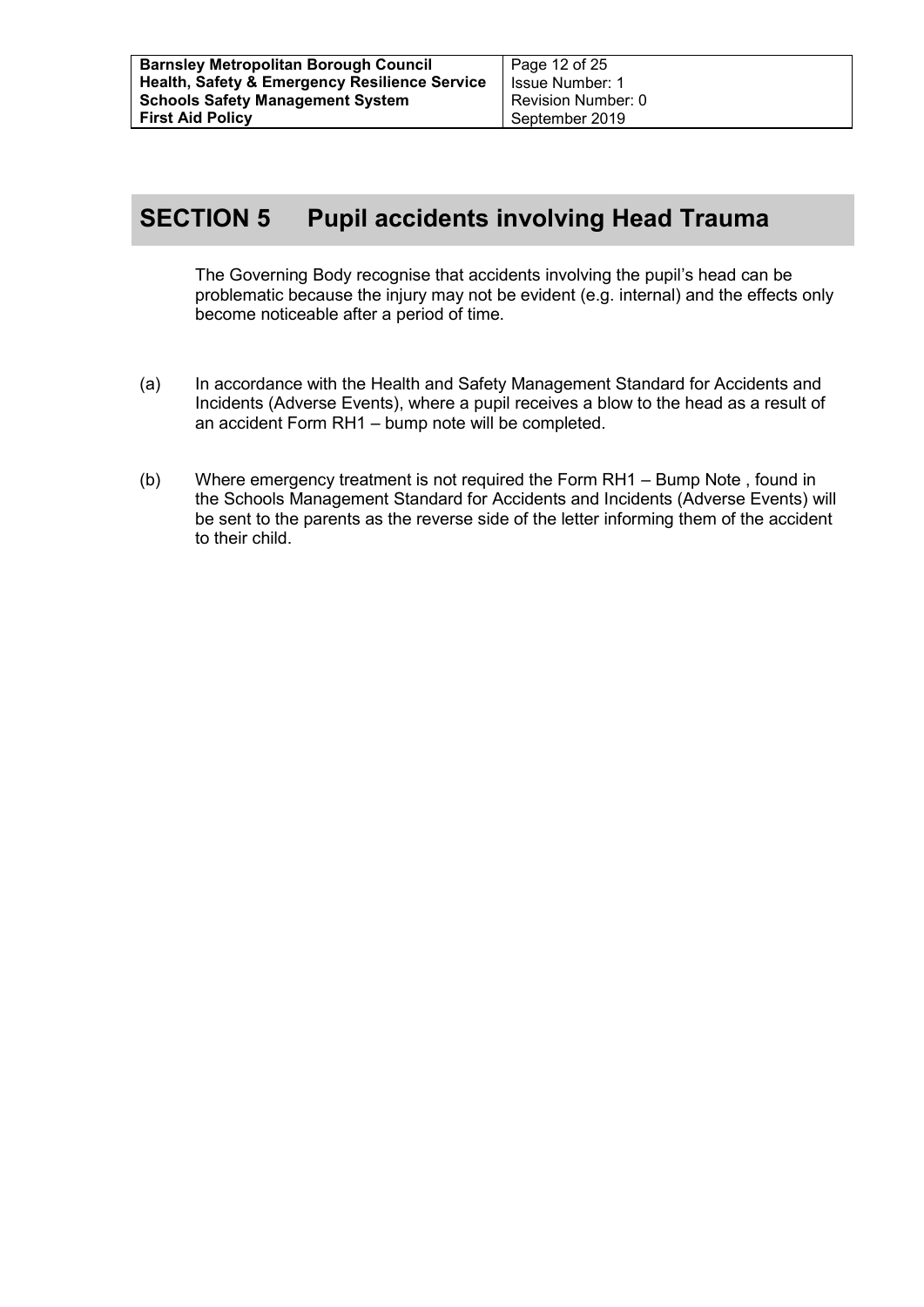## **SECTION 6 Transport to Hospital or Home**

The Headteacher will determine what is a reasonable and sensible action to take in the circumstances of each case.

- (a) Where the injury is an emergency an ambulance will be called following which the parent will be called.
- (b) Where hospital treatment is required but it is not an emergency, then the Headteacher will contact the parents for them to take over the responsibility of the child.
- (c) If the parents cannot be contacted then the Headteacher may decide to transport the pupil to hospital.
- (d) Where the Headteacher makes arrangements for transporting a child then the following points will be observed:
	- i) only staff cars insured to cover such transportation will be used;
	- ii) no individual member of staff should be alone with a pupil in a vehicle;
	- iii) the second member of staff will be present to provide supervision for the injured pupil:
	- iv) at least one member of staff will be the same gender as the pupil.
	- v) where reasonably practicable, efforts are made to obtain the appropriate car seat for the pupils height/weight $1$

 1 The law allows for children between three and 12 years to travel in the **back** of a car using no more than an adult seat belt for short and occasional journeys made for reasons of "unexpected necessity" (so in unforeseen circumstances such as an accident, a child seat would not be required if there were none available for use.)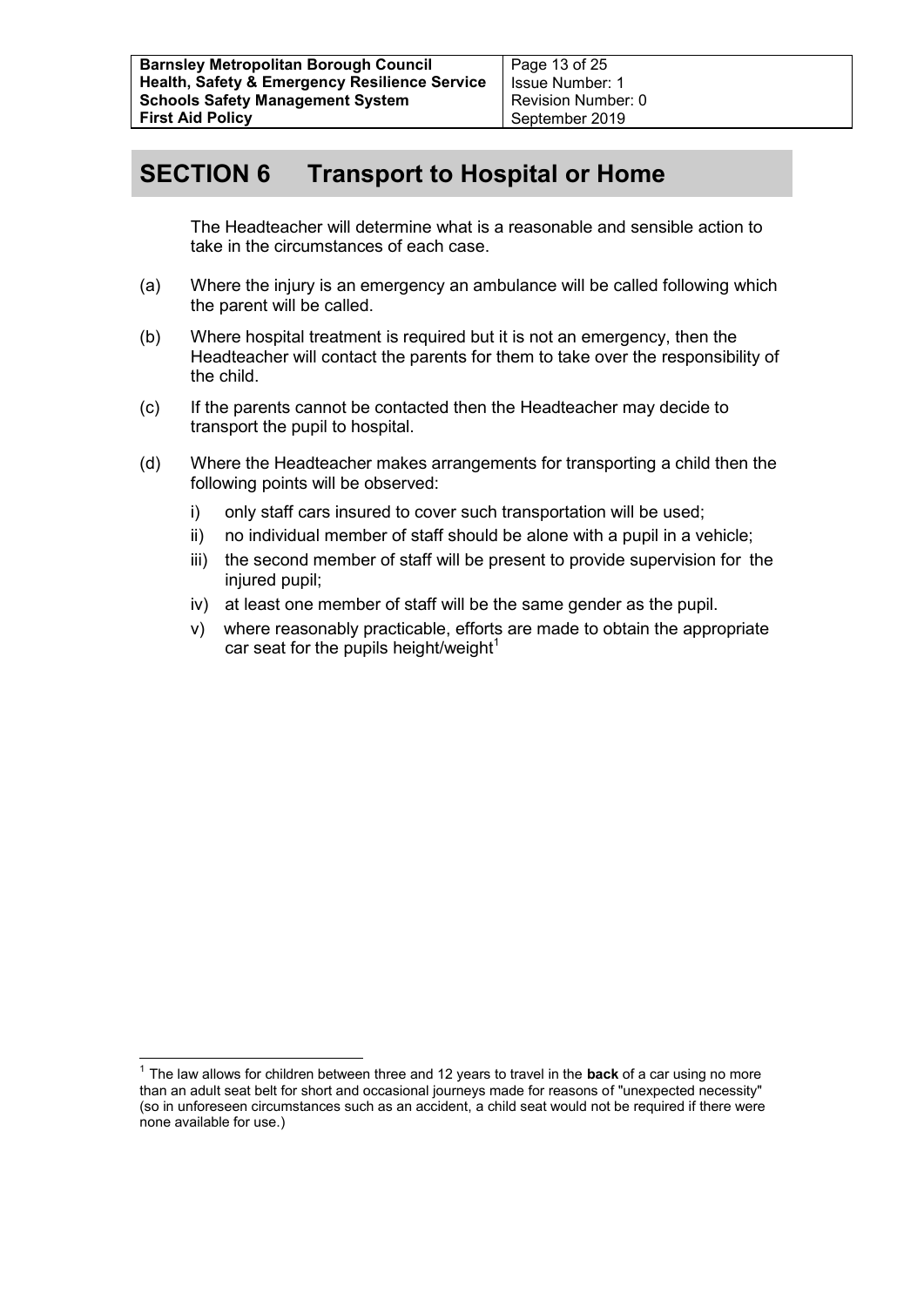Page 14 of 25 Issue Number: 1 Revision Number: 0 September 2019

## **SECTION 7 Associated Advice**

#### **(a) Emergency Dental Care**

The Community Dental Services offer the following guidance on procedures to be followed when a child has a tooth displaced during an accident at school. The advice, if followed, may well prevent the disfigurement of a child by the loss of a front tooth.

#### **Emergency First Aid following trauma to the teeth**

Dentists advise that following trauma to the mouth it is important that the child is assessed by a dentist as soon as possible, even if there is no apparent damage to the teeth.

This treatment may be provided by the child's dentist, by the Community Dentist at the nearest Community Dental Clinic, or by any other dentist who can be contacted and is willing to provide immediate treatment.

It is not advisable to attend hospital for the urgent dental treatment required as valuable time may be lost during travelling or waiting while more serious accident cases are treated.

#### **(b) Blood Spillages and bodily fluids (including vomit)**

A COSHH assessment should be obtained and displayed with the supplies for dealing with body fluids and clinical waste. The procedure for dealing with bodily fluids is:

- put on plastic apron and latex gloves;
- place paper towels over spillage;
- gently pour disinfectant on to the paper towels;
- for carpets use soap and hot water as some disinfectants will bleach;
- wash gloved hands and leave the solution as directed on the label;
- pick up towels (with gloves) and place in a plastic bag;
- wash the area thoroughly with detergent and hot water, then dry;
- place all used towels in a plastic bag, wash gloved hands, place gloves in bag and seal, and ensure bag is sent for incineration;
- wash hands.

#### **(c) Clinical Waste and Contaminated Injuries**

Clinical waste is disposed of in yellow bags as this colour identifies the contents as bodily fluids or waste. The schools' clinical waste and hygiene services which collect sanitary waste can be asked to provide larger bins for nappies and body fluids. This also includes incontinence in nursery/primary pupils.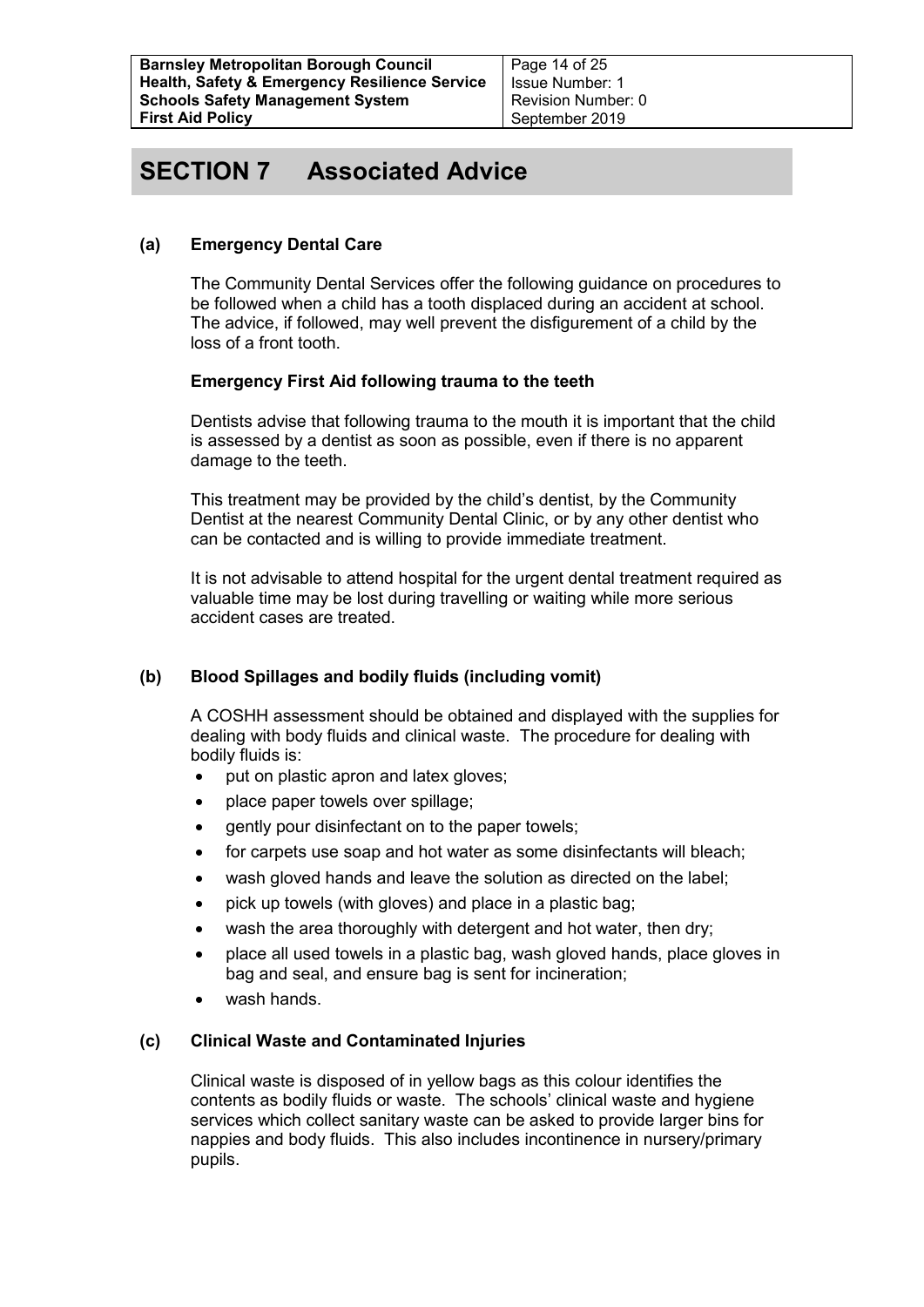| <b>Barnsley Metropolitan Borough Council</b>             | Page 15 of 25      |
|----------------------------------------------------------|--------------------|
| <b>Health, Safety &amp; Emergency Resilience Service</b> | Issue Number: 1    |
| <b>Schools Safety Management System</b>                  | Revision Number: 0 |
| <b>First Aid Policy</b>                                  | September 2019     |

If it is thought that biological pathogens have entered the body via a contaminated injury, the Corporate Health and Safety Management Standard for Contaminated Injuries should be referred to for further guidance.

Contaminated injuries include:

- Human bites
- Scratches by humans
- Injuries caused by an object contaminated with visible blood
- Needle stick injury/injury with a needle
- Exposure to blood borne viruses (e.g. hepatitis B, hepatitis C, Human Immunodeficiency Virus (HIV))

#### **(d) School Journeys**

- The provision of adequate first aid cover should form part of the essential risk assessment involved in organising any off-site activity.
- Where the trip is extended or remote in nature, or the likelihood of injury is higher, a qualified First Aider should accompany the group.
- Where journeys are close to populated areas, or the likelihood of injury is minimal, then an appointed person or someone with a working knowledge of first aid procedures should accompany sports or field trips and other school journeys, and a travelling first aid kit should be provided.
- The planning for such journeys will include what to do in case of accident and emergency (see Educational Visits and Journeys Guidance).

#### **(e) Access for Ambulance**

Unobstructed and adequate access should be maintained for ambulances and for ambulance staff and their equipment. Suitable signs should be displayed if deemed appropriate.

#### **(f) Hospital Consent Forms**

It is unlikely that school staff who take pupils to hospital after accidents will be asked by the hospital to sign consent forms but if asked they must decline.

The hospital will have procedures for obtaining consent from other sources if the parents are not available.

#### **(g) Religious Considerations**

Due to religious convictions, some families choose to decline certain medical procedures or treatments. If this is made known to the school, pupils' record cards should have an appropriate entry regarding this, and this should be known to the First Aider or teacher who may have the duty of taking the child to hospital in emergency if the parent is not available.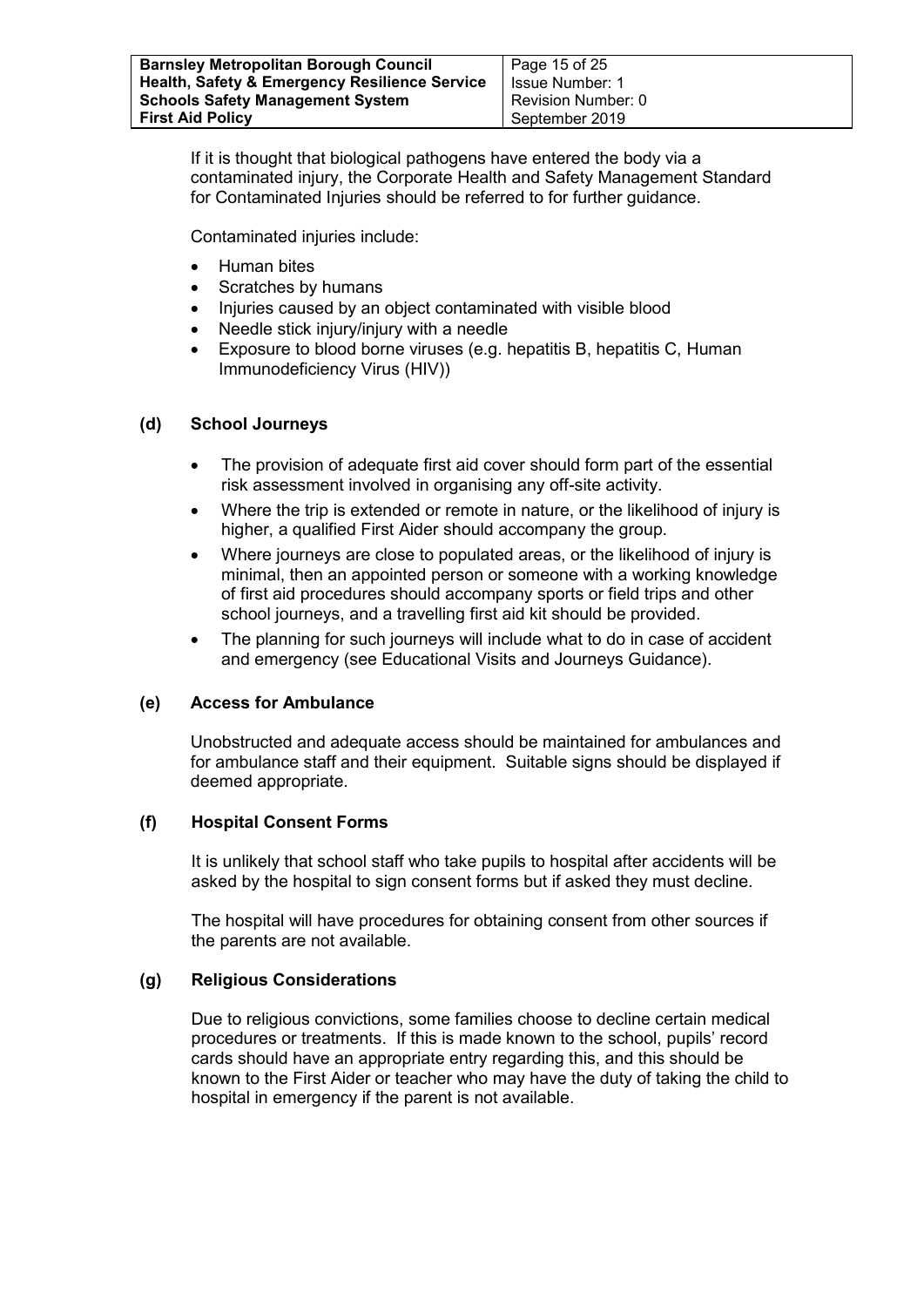#### **(h) Other Users of the Premises**

Headteachers should encourage mutual co-operation and assistance between the other users of the premises (for example DSO Catering, Caretaking and Cleaning Services) and the school in first aid matters.

Contractors may have their own First Aiders or Appointed Persons. The school and the contractors should co-operate and exchange information about First Aiders, etc. in case there is a need for help and assistance in an emergency.

Similarly, Headteachers should inform those hiring the premises where the First Aid facilities are.

#### **(i) Children with Medical Conditions**

There are children in mainstream schools and special schools who may have particular medical conditions where the administering of first aid may require variation. Such children should be subject to an individual care plan and may require special procedures in the event of an accident.

The school should have a separate Policy for 'Supporting Children in School who have a Medical Need'. This will deal with specific response to emergencies such as anaphylaxis and asthma attack.

#### **(j) Contaminated Injuries**

Additional, specific advice on dealing with contaminated injuries is available in the [Contaminated Injuries Health and Safety Management Standard](http://test-intranet/intradoc/groups/public/documents/actioncirculars/contaminated_injuries.rtf) available on the health and safety website.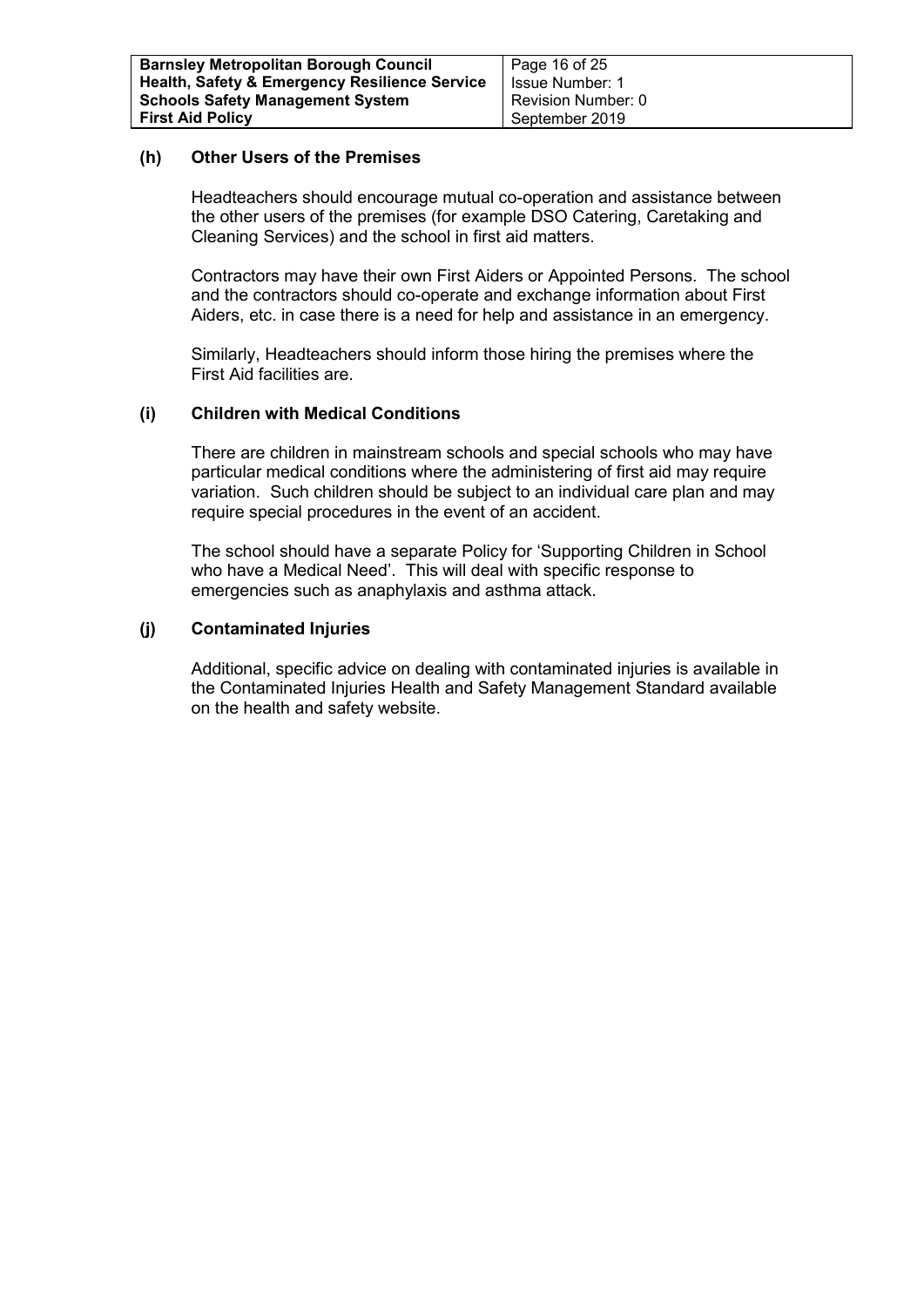## **Section 8 – Provision away from the school**

- (a) Provision of first aid away from the school site is part of the arrangements under visits and journeys. The level of first aid provision is an integral part of the risk assessment process.
- (b) The provision of first aid will reflect whether the visit or journey is deemed to be low, medium or high risk.
- (c) Factors which will determine the level of risk will include:
	- (i) means of transport;
	- (ii) whether the visit is to a remote location or an establishment with first aid provision;
	- (iii) nature of any activities the pupils might be involved in;
	- (iv) estimated time for emergency services to arrive.
- (d) A risk assessment is by its very nature, a response to a number of variables, and as such it is impossible to provide a table that details the level of first aid provision to a specific visit or journey. Some examples are:

#### **(i) Low risk – walking a class from school to a nearby municipal building.**

In such a case carrying first aid provisions would not appear to be necessary. The important factor would be the need to summon assistance in the event of any accident (e.g. road traffic collision). A mobile phone would be an appropriate risk management control.

#### **(ii) Medium Risk – sports activity after school**

In this case the risk of personal injury is increased and therefore it would be expected that first aid provisions would be available and the member of staff would have a knowledge of first aid, such as the Emergency First Aider at Work certificate.

#### **(iii) High Risk – an adventurous activity where the group leader is a member of the school staff**

In order to undertake this activity the group leader would normally hold a nationally recognised qualification, which requires the possession of a first aid qualification enabling them to administer first aid.

They should carry an appropriate first aid kit throughout the activity.

The vehicle on which the group travel should carry the appropriate first aid provisions as detailed in the Minibus Guidance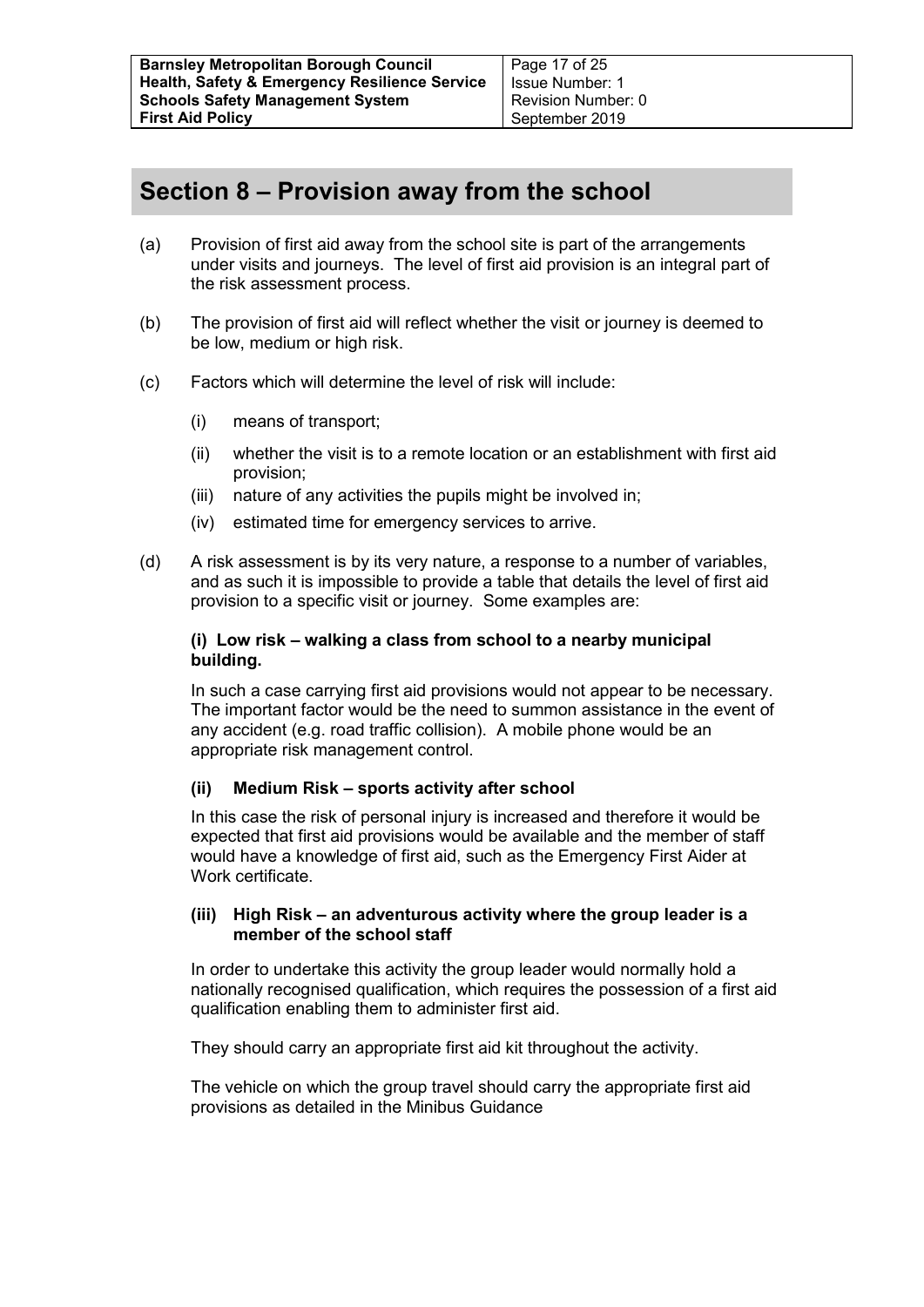| <b>Barnsley Metropolitan Borough Council</b>             | Page 18 of 25      |
|----------------------------------------------------------|--------------------|
| <b>Health, Safety &amp; Emergency Resilience Service</b> | Issue Number: 1    |
| <b>Schools Safety Management System</b>                  | Revision Number: 0 |
| <b>First Aid Policy</b>                                  | September 2019     |

- (e) The attainment of the Rescue and Emergency Care first aid qualification may be appropriate for staff who organise or accompany educational visits on a regular basis.
- (f) In any case where a school is uncertain of the level of first aid provision they should contact the Authority's Visits and Journeys Coordinator.

## **SECTION 9 Approval**

This Policy was approved by the Governing Body of the School at their meeting on

and recorded by resolution in the

minutes of meeting.

Date of policy review - September 2021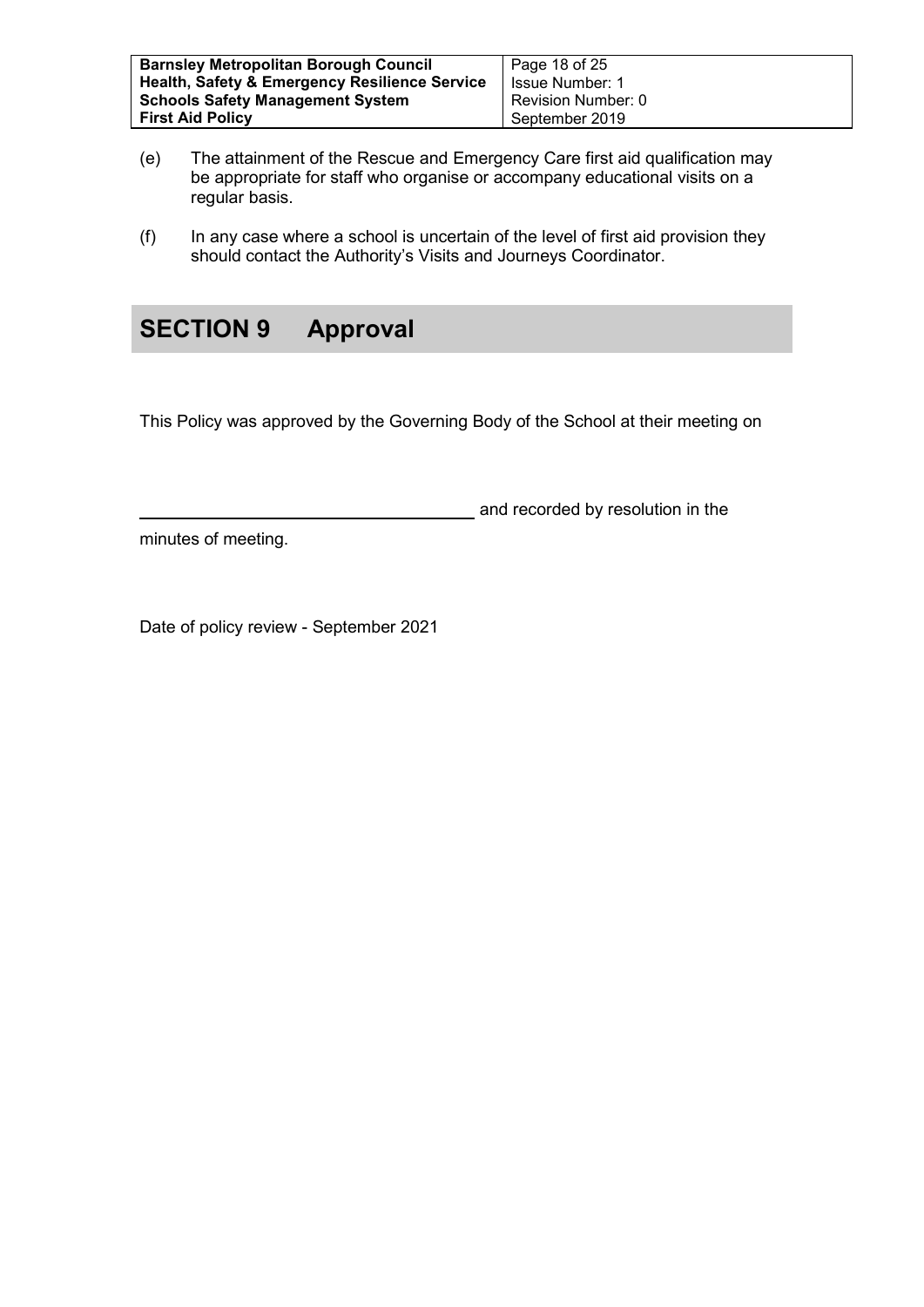| <b>Barnsley Metropolitan Borough Council</b>             | Page 19 of 25      |
|----------------------------------------------------------|--------------------|
| <b>Health, Safety &amp; Emergency Resilience Service</b> | Issue Number: 1    |
| <b>Schools Safety Management System</b>                  | Revision Number: 0 |
| <b>First Aid Policy</b>                                  | September 2019     |

| <b>Barnsley Metropolitan Borough Council</b><br><b>Health, Safety and Emergency Resilience Service</b><br><b>First Aid Needs Assessment Form</b> |                                  |  |
|--------------------------------------------------------------------------------------------------------------------------------------------------|----------------------------------|--|
| <b>School Name</b>                                                                                                                               | <b>Birkwood Primary</b>          |  |
| <b>Address</b>                                                                                                                                   | Darfield Road, Cudworth, S72 8HG |  |
| Date of Assessment                                                                                                                               | September 2021                   |  |
| <b>Name of Assessor</b>                                                                                                                          | <b>Gill Lawson</b>               |  |
| <b>Signature of Assessor</b>                                                                                                                     |                                  |  |
| Headteacher/Governor/Responsi<br>ble Person                                                                                                      | Julie Allen (MBE)                |  |
| <b>Signature</b>                                                                                                                                 |                                  |  |
| <b>Date</b>                                                                                                                                      |                                  |  |

This table, extracted from HSE guidance, is to assist managers/supervisors in determining the number of first aiders/emergency first aiders required by the Health and Safety (First Aid) Regulations 1981(as amended) . Regardless of the numbers of First Aiders/Emergency First Aiders required the following must be considered:

- 1. When considering the risk level of the workplace/environment e.g. a normal classroom would be considered a low hazard environment while a laboratory or workshop would be high hazard.
- 2. Where there are hazards for which additional first aid skills are necessary at least one First Aider trained in the specific emergency action is required (examples include the use of/contact with cyanide and hydrofluoric acid).
- 3. Where employees travel a lot, work remotely or work alone personal first aid kits should be provided.
- 4. There needs to be adequate first aid provision at all times people are at work, including considering shift and out-of-hours work.
- 5. The provision of first aid to Council employees who work at sites occupied by other employers.
- 6. There needs to be adequate first aid provision to cover annual leave and planned absences (also consider what action will be taken in unplanned and emergency absences).
- 7. The number and type of members of the public who visit the premises.
- 8. Whether the calculated first aid provision seems reasonable considering the type of injuries that might occur.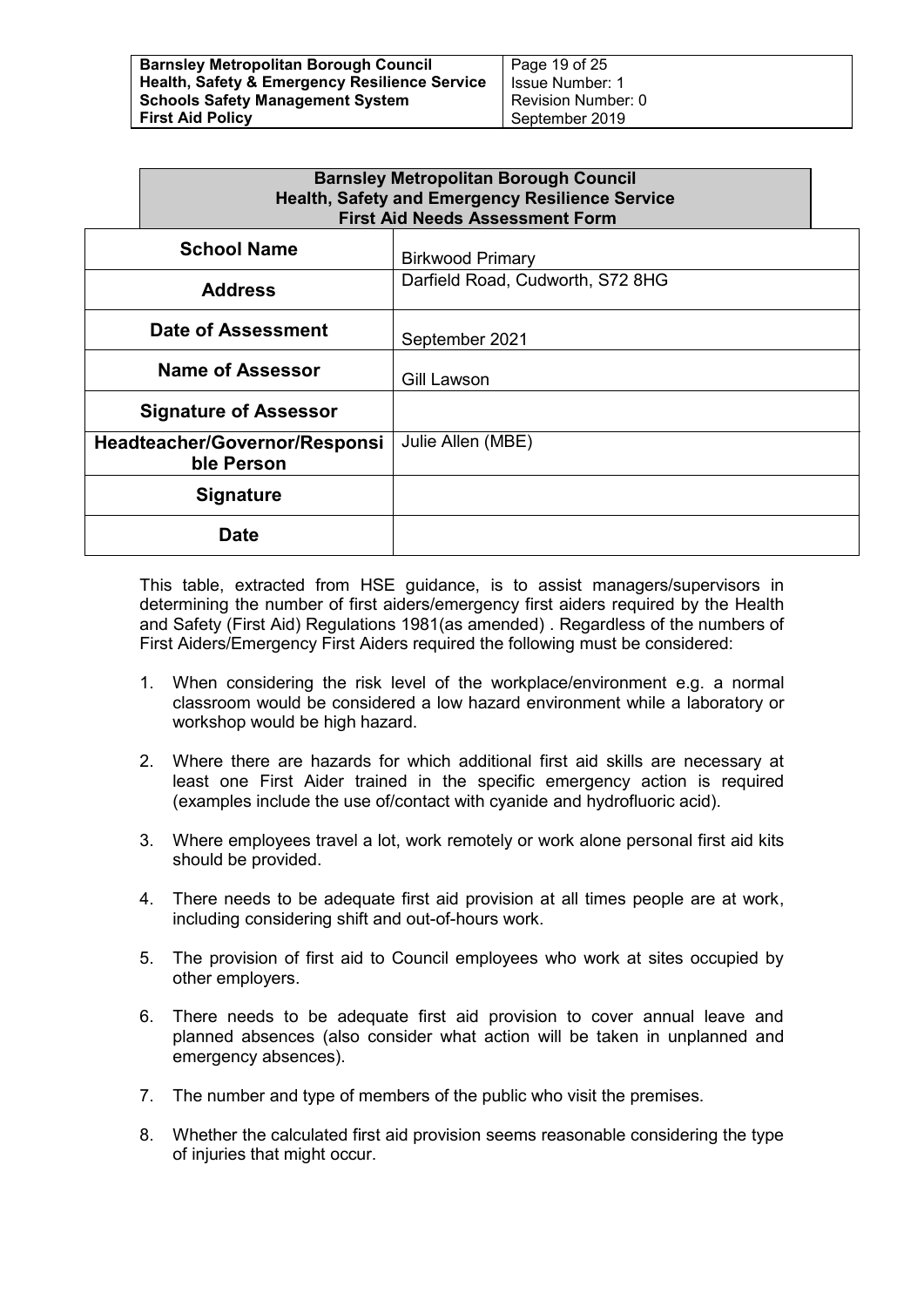| <b>Barnsley Metropolitan Borough Council</b><br><b>Health, Safety &amp; Emergency Resilience Service</b> | Page 20 of 25<br>Issue Number: 1 |
|----------------------------------------------------------------------------------------------------------|----------------------------------|
| <b>Schools Safety Management System</b>                                                                  | Revision Number: 0               |
| <b>First Aid Policy</b>                                                                                  | September 2019                   |

| 1. From your risk<br>assessment, what<br>degree of hazard<br>is associated<br>with your work<br>activities?                  | 2. How<br>many<br>employ-<br>ees do<br>you<br>have? | 3. What first-aid<br>personnel do you<br>need?                                                                                                                                                      | 4. What injuries<br>and illnesses<br>have previously<br>occurred in your<br>workplace?                                                                                                                                                                        | 5. Have you taken<br>account of the<br>factors below that<br>may affect your<br>first-aid provision?                                                                                                               |
|------------------------------------------------------------------------------------------------------------------------------|-----------------------------------------------------|-----------------------------------------------------------------------------------------------------------------------------------------------------------------------------------------------------|---------------------------------------------------------------------------------------------------------------------------------------------------------------------------------------------------------------------------------------------------------------|--------------------------------------------------------------------------------------------------------------------------------------------------------------------------------------------------------------------|
| Low-hazard<br>eg offices, shops,<br>libraries                                                                                | Fewer<br>than 25<br>$25 - 50$<br>More than<br>50    | At least 1 appointed<br>person<br>At least 1 EFAW trained<br>first-aider<br>At least 1 FAW trained<br>first-aider for every 100<br>employed (or part thereof)                                       | • Ensure any injuries or<br>illness that may occur<br>can be dealt with by the<br>first-aiders you provide<br>• Where first-aiders<br>are shown to be<br>unnecessary, there is<br>still a possibility of an<br>accident or sudden<br>illness, so you may wish | • Inexperienced workers<br>or employees with<br>disabilities or particular<br>health problems<br>• Employees who<br>travel a lot, work<br>remotely or work alone<br>• Employees who work<br>shifts or out-of-hours |
| <b>Higher hazard</b><br>eg light engineering<br>and assembly work,<br>food processing,                                       | Fewer<br>than 5                                     | At least 1 appointed<br>person                                                                                                                                                                      | to consider providing<br>qualified first-aiders                                                                                                                                                                                                               | • Premises spread out<br>across buildings/floors<br>• Workplace remote<br>from the emergency<br>services<br>• Employees working                                                                                    |
| warehousing, extensive<br>work with dangerous<br>machinery or sharp<br>instruments,<br>construction, chemical<br>manufacture | $5 - 50$<br>More than<br>50                         | At least 1 EFAW or<br><b>FAW</b> trained first-aider,<br>depending on the type of<br>injuries that may occur<br>At least 1 FAW trained<br>first-aider for every 50<br>employed (or part<br>thereof) |                                                                                                                                                                                                                                                               | at sites occupied by<br>other employers<br>• Planned & unplanned<br>absences of first-aider/<br>appointed person<br>• Members of the<br>public who visit the<br>workplace                                          |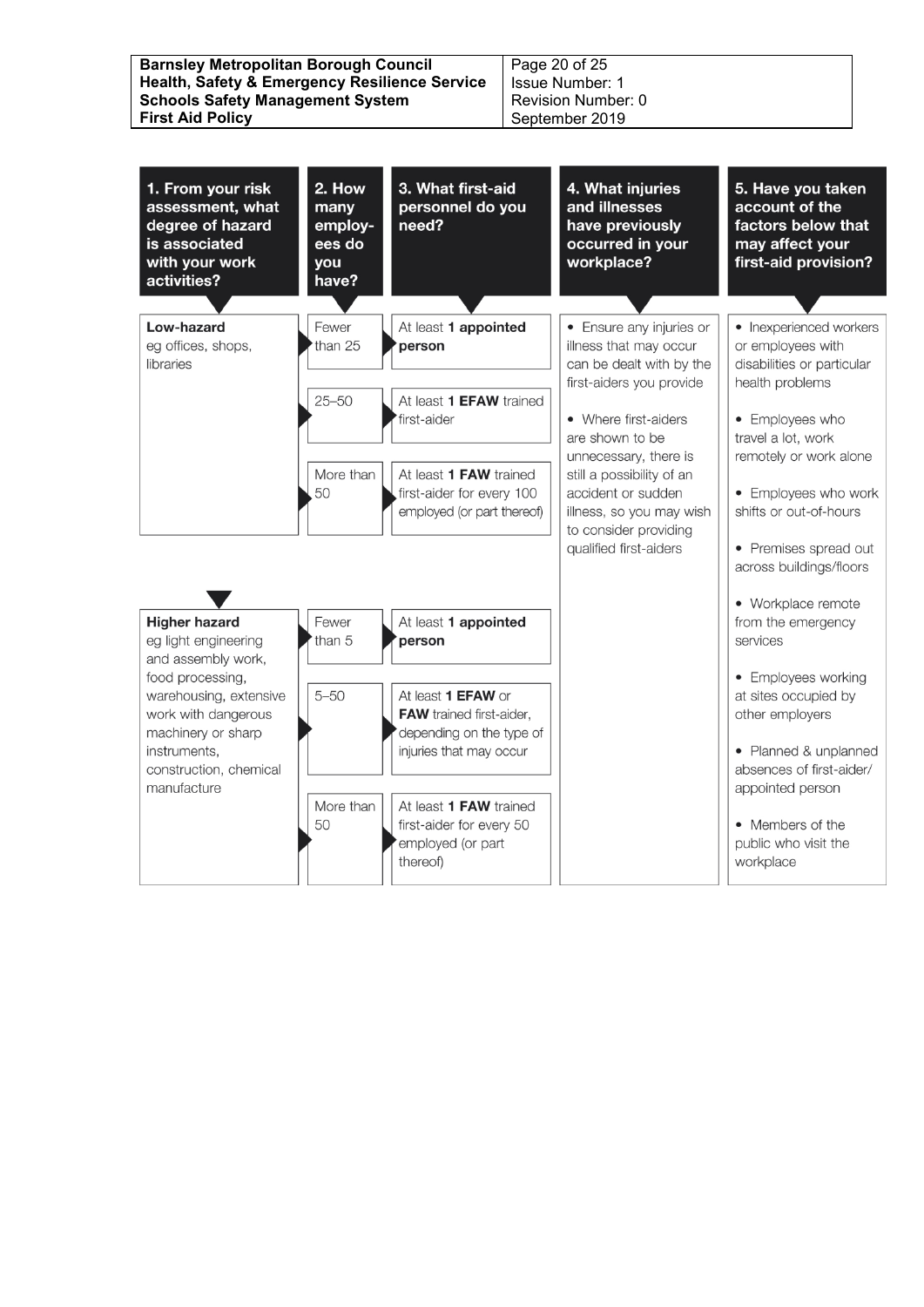| <b>Barnsley Metropolitan Borough Council</b>             | Page 21 of 25      |
|----------------------------------------------------------|--------------------|
| <b>Health, Safety &amp; Emergency Resilience Service</b> | Issue Number: 1    |
| <b>Schools Safety Management System</b>                  | Revision Number: 0 |
| <b>First Aid Policy</b>                                  | September 2019     |

#### **Barnsley Metropolitan Borough Council Health, Safety and Emergency Resilience Service First Aid Risk Assessment Form**

| <b>Directorate</b>                     | <b>Barnsley</b>                |
|----------------------------------------|--------------------------------|
| <b>Division</b>                        | <b>Schools</b>                 |
| <b>Service/Function</b>                | Education                      |
| <b>Location/site</b>                   | <b>Birkwood Primary School</b> |
| <b>Date of Assessment</b>              | 25.9.20                        |
| Senior Designated Officer for the site | Julie Allen (MBE)              |
| <b>Name of assessor</b>                | Gill Lawson                    |
| <b>Date</b>                            | 25.9.20                        |

This form is to assist managers/supervisors in determining the number of first aiders/emergency first aiders required by the Health and Safety (First Aid) Regulations 1981 and the Approved Code of Practice. The form allocates weightings to possible replies to the questions. These weightings are shown in brackets.

- Complete Parts 1-13 of the Assessment by writing the weighting for the reply in the appropriate box. Unless otherwise stated, choose only one reply for each question.
- Calculate the overall total for Parts 1-13 using the space provided on page 6 of the form. Once you have calculated your overall total refer to the table on page 7 to determine your first aid requirement.

#### **PART 1**

What types of injury and ill health have been recorded in the past? (Choose one reply

a) Minor cuts and bruises; eye irritation.  $(1)$ 

- b) Lacerations; burns; concussion; serious sprains; minor fractures.  $\vert / \vert (2)$
- c) Amputations; poisonings; major fractures; multiple injuries; fatalities.

#### **PART 2**

What are the risks of injury arising from the work? (Choose one reply

- a) Low risk  $\vert / \vert (1)$
- b) Medium risk  $(2)$
- c) High risk  $\vert$   $\vert$  (3)

#### **PART 3**

Does your workplace contain any of the specific hazards listed below? (Choose appropriate

- a) Hazardous substances/chemicals (3) (3)
- b) Dangerous tools/equipment/machinery/loads/animals (3)
- c) Work at height (3) Normal Contract of the studies of the studies of the studies of the studies of the studies of the studies of the studies of the studies of the studies of the studies of the studies of the studies of t

only) (3)



reply/replies)

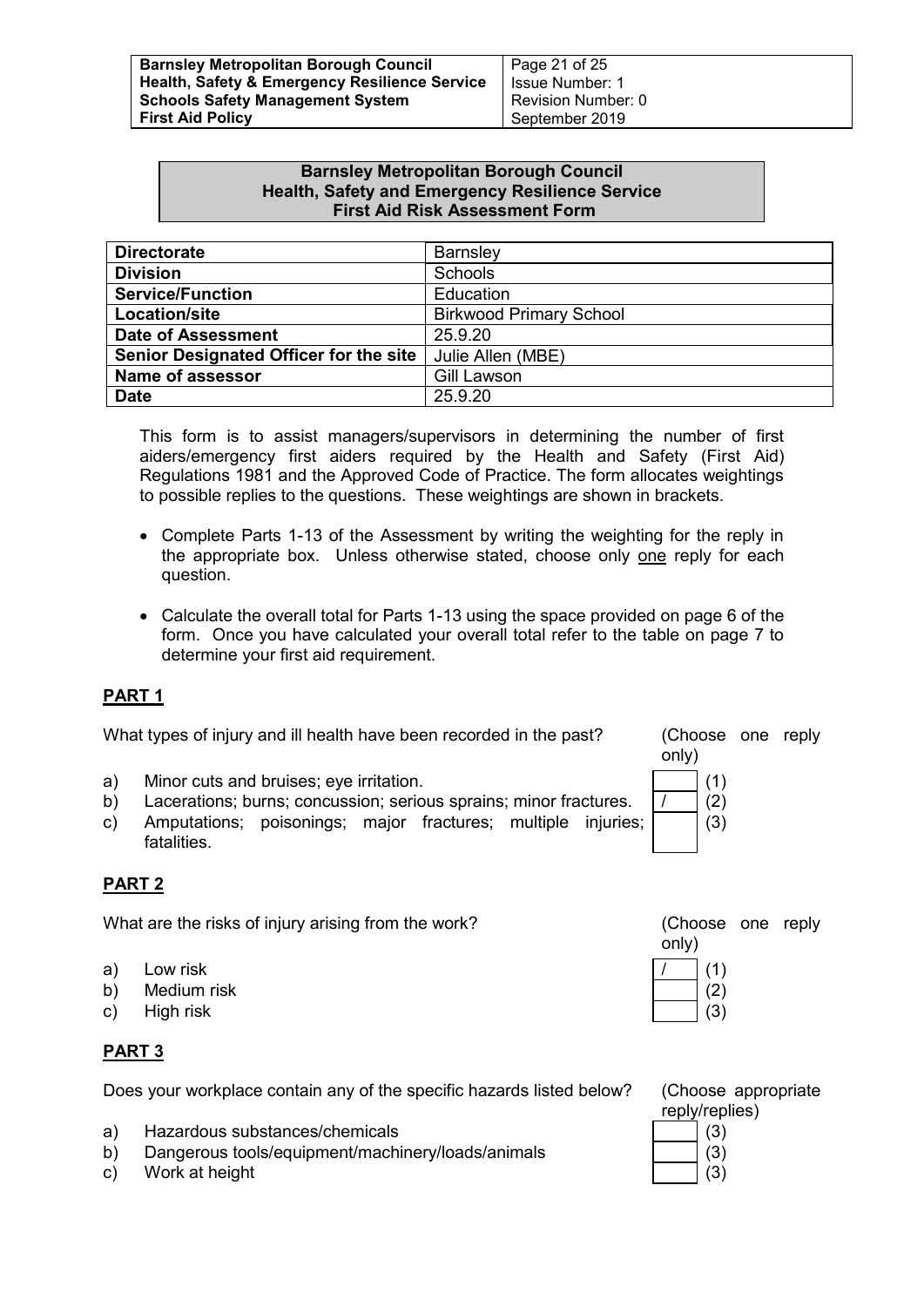| <b>Barnsley Metropolitan Borough Council</b>             | Page 22 of 25          |
|----------------------------------------------------------|------------------------|
| <b>Health, Safety &amp; Emergency Resilience Service</b> | <b>Issue Number: 1</b> |
| <b>Schools Safety Management System</b>                  | Revision Number: 0     |
| <b>First Aid Policy</b>                                  | September 2019         |

d) Workplace transport (3)

Total for Part 3

#### **PART 4**

Are there parts of your establishment where different levels of risk can be identified (such as a range of offices and workshops). (Choose one reply only)

- a) Yes  $\vert\vert\vert\vert\vert(2)$
- 

#### **PART 5**

What is the nature of the location to which this assessment applies? (Choose one reply

- a) Offices, libraries etc  $\vert / \vert (1)$
- b) Light engineering, warehousing etc (2)
- c) Construction, work with dangerous machinery, sharp instruments, etc.

Are there hazards for which additional first aid skills are necessary (examples include the use of/contact with cyanide and hydrofluoric acid)?

- 
- 

#### **PART 6**

Are there young/inexperienced workers on site or employees with (Choose one reply disabilities or particular health problems?  $\overline{\phantom{a}}$ 

- a) Yes  $\vert\vert\vert\vert\vert(2)$
- 

#### **PART 7**

Are there several buildings on site or multi-floor buildings? (Choose one reply

- 
- 

#### **PART 8**

Is there shift work or out-of-hours working? (Choose one reply



only)



(Choose one reply only)

|       | a) Yes | $\begin{array}{ c c }\hline \rule{0pt}{16pt} & (2) \\\hline \rule{0pt}{16pt} & (1) \\\hline \end{array}$ |  |
|-------|--------|----------------------------------------------------------------------------------------------------------|--|
| b) No |        |                                                                                                          |  |

| disabilities or particular riealth problems? | <b>OHIV</b> |
|----------------------------------------------|-------------|
| a) Yes                                       | (2)         |
| b) No                                        | (1)         |
| DADT 7                                       |             |



| Is there shift work or out-of-hours working? |        |  | (Choose one |
|----------------------------------------------|--------|--|-------------|
|                                              | a) Yes |  |             |
| b) No                                        |        |  |             |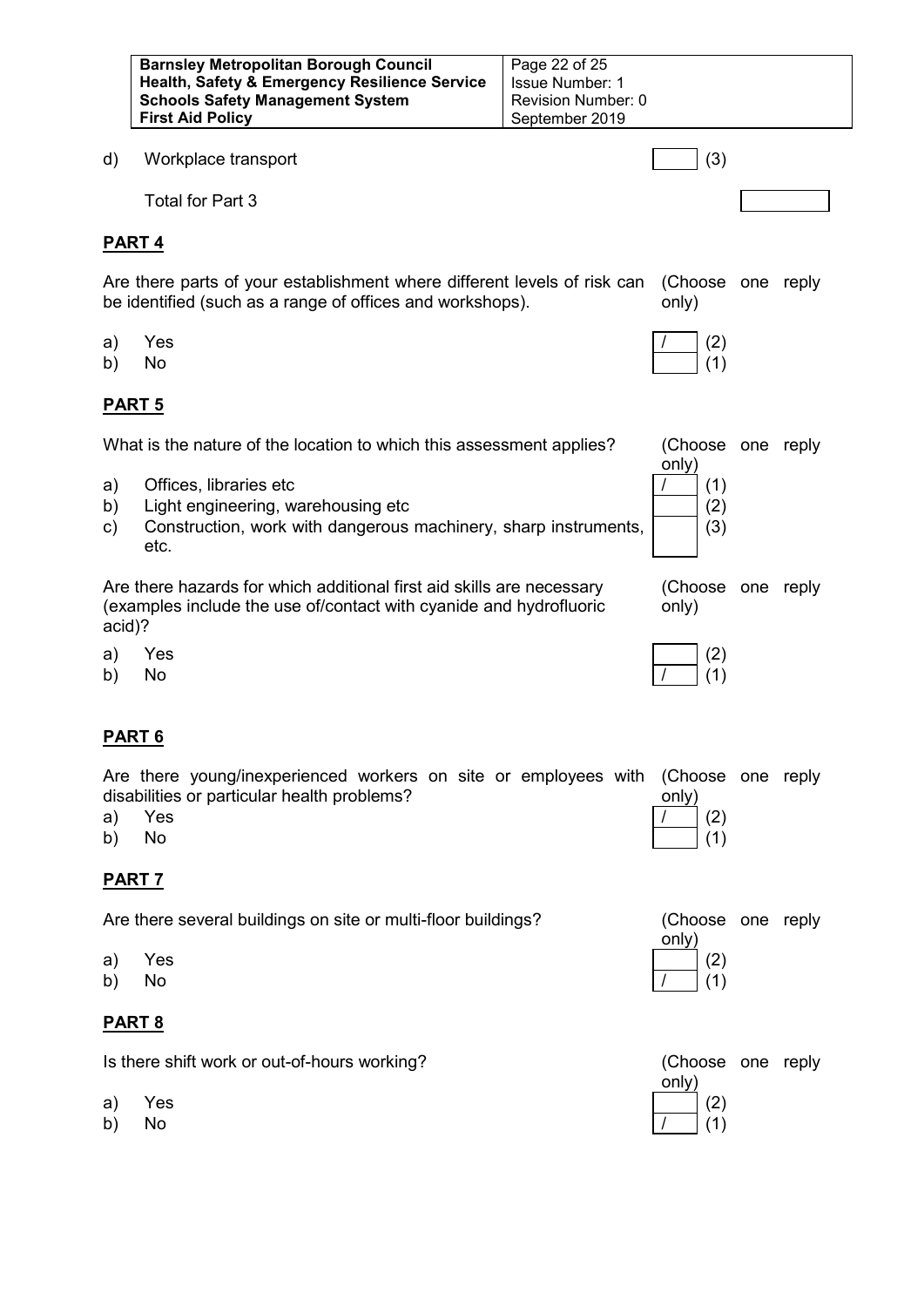| <b>Barnsley Metropolitan Borough Council</b>             | Page 23 of 25      |
|----------------------------------------------------------|--------------------|
| <b>Health, Safety &amp; Emergency Resilience Service</b> | Issue Number: 1    |
| <b>Schools Safety Management System</b>                  | Revision Number: 0 |
| <b>First Aid Policy</b>                                  | September 2019     |

#### **PART 9**

|          | Is the workplace remote from emergency medical services?         | (Choose one reply<br>only) |           |
|----------|------------------------------------------------------------------|----------------------------|-----------|
| a)<br>b) | Yes<br>No                                                        | (2)<br>(1)                 |           |
|          | <b>PART 10</b>                                                   |                            |           |
|          | Do you have employees at work sites occupied by other employees? | (Choose one reply          |           |
| a)<br>b) | Yes<br>No                                                        | only)<br>(2)<br>(1)        |           |
|          | <u>PART 11</u>                                                   |                            |           |
|          | Do you have any work experience trainees?                        | (Choose one reply          |           |
| a)<br>b) | Yes<br>No                                                        | only)<br>(2)<br>(1)        |           |
|          | <b>PART 12</b>                                                   |                            |           |
|          | Do members of the public visit your premises?                    | (Choose one reply          |           |
| a)<br>b) | Yes<br>No                                                        | only)<br>(2)<br>(1)        |           |
|          | <b>PART 13</b>                                                   |                            |           |
|          | Do you have employees with reading or language difficulties?     | (Choose<br>only)           | one reply |
| a)       | Yes                                                              | (2)                        |           |
| b)       | No                                                               | (1)                        |           |

Now that you have completed the risk assessment, enter the totals for **Each Part** in the boxes below and calculate the Overall Total.

| PART 1             | 2              |
|--------------------|----------------|
| PART 2             | 1              |
| PART 3             | 0              |
| PART 4             | $\overline{2}$ |
| PART 5             | $\overline{2}$ |
| PART 6             | $\overline{2}$ |
| PART <sub>7</sub>  | 1              |
| PART <sub>8</sub>  | 1              |
| PART <sub>9</sub>  | 1              |
| PART <sub>10</sub> |                |
| PART 11            | $\mathbf{c}$   |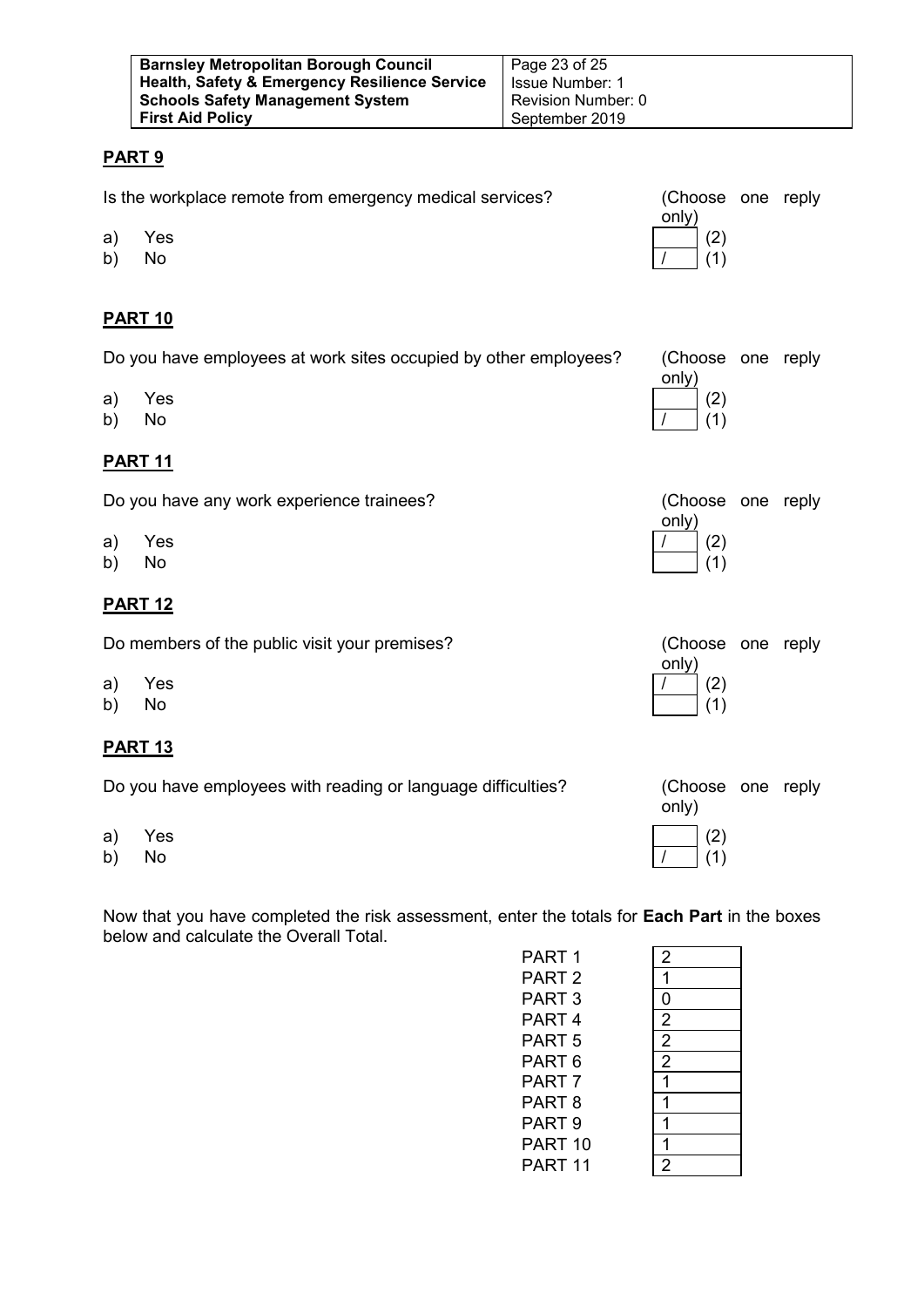| <b>Barnsley Metropolitan Borough Council</b>             | Page 24 of 25          |
|----------------------------------------------------------|------------------------|
| <b>Health, Safety &amp; Emergency Resilience Service</b> | <b>Issue Number: 1</b> |
| <b>Schools Safety Management System</b>                  | Revision Number: 0     |
| <b>First Aid Policy</b>                                  | September 2019         |

| PART 12            |    |
|--------------------|----|
| PART <sub>13</sub> |    |
|                    | 15 |

#### **OVERALL TOTAL**

Having obtained the Overall Total, look for the corresponding Overall Total in the table below and, taking account of the number of people employed in the location, find out the First Aid requirement.

Regardless of the numbers of First Aiders/Emergency First Aiders required the following must be considered:

- 1. Where there are hazards for which additional first aid skills are necessary at least one First Aider trained in the specific emergency action is required (examples include the use of/contact with cyanide and hydrofluoric acid).
- 2. Where employees travel a lot, work remotely or work alone personal first aid kits should be provided.
- 3. There needs to be adequate first aid provision at all times people are at work, including considering shift and out-of-hours work.
- 4. The provision of first aid to Council employees who work at sites occupied by other employers.
- 5. There needs to be adequate first aid provision to cover annual leave and planned absences (also consider what action will be taken in unplanned and emergency absences).
- 6. The number and type of members of the public who visit the premises.
- 7. Whether the calculated first aid provision seems reasonable considering the type of injuries that might occur.